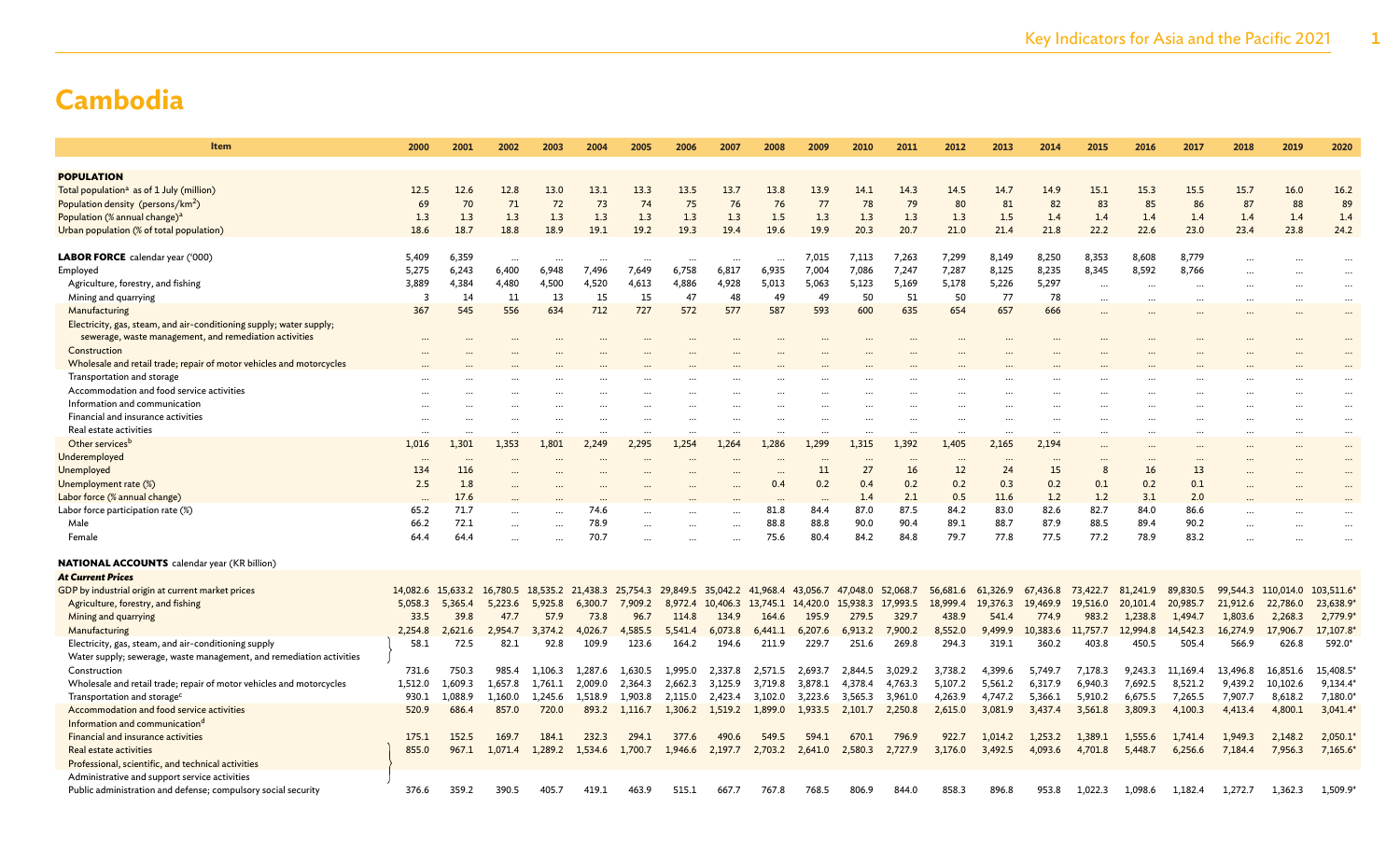| Item                                                               | 2000           | 2001                       | 2002                       | 2003              | 2004                                | 2005             | 2006             | 2007                            | 2008                                         | 2009             | 2010                                                                            | 2011                | 2012               | 2013                | 2014               | 2015                | 2016                | 2017                | 2018                | 2019               | 2020                 |
|--------------------------------------------------------------------|----------------|----------------------------|----------------------------|-------------------|-------------------------------------|------------------|------------------|---------------------------------|----------------------------------------------|------------------|---------------------------------------------------------------------------------|---------------------|--------------------|---------------------|--------------------|---------------------|---------------------|---------------------|---------------------|--------------------|----------------------|
| Education                                                          |                |                            |                            |                   |                                     |                  |                  |                                 |                                              |                  |                                                                                 |                     |                    |                     |                    |                     |                     |                     |                     |                    |                      |
| Human health and social work activities                            |                |                            |                            |                   |                                     |                  |                  |                                 |                                              |                  |                                                                                 |                     |                    |                     |                    |                     |                     |                     |                     |                    |                      |
| Arts, entertainment, and recreation                                |                |                            |                            |                   |                                     |                  |                  |                                 |                                              |                  |                                                                                 |                     |                    |                     |                    |                     |                     |                     |                     |                    |                      |
| Other service activities                                           |                | 861.2 1,138.6              | 1,291.3                    |                   | 1,474.5 1,815.6                     | 2,220.5          | 2,634.0          | 3,068.8                         | 3,559.8                                      | 3,662.8          |                                                                                 | 3,919.2 4,184.0     | 4,465.5            | 4,821.8             | 5,352.9            | 5,720.7             | 6,123.9             | 6,615.0             | 7,145.4             | 7,750.8            | 7,398.6              |
| Activities of households as employers; undifferentiated goods- and |                |                            |                            |                   |                                     |                  |                  |                                 |                                              |                  |                                                                                 |                     |                    |                     |                    |                     |                     |                     |                     |                    |                      |
| services-producing activities of households for own use            |                |                            |                            |                   |                                     |                  |                  |                                 |                                              |                  |                                                                                 |                     |                    |                     |                    |                     |                     |                     |                     |                    |                      |
| Activities of extraterritorial organizations and bodies            | $\ddotsc$      |                            |                            |                   |                                     |                  |                  |                                 |                                              |                  |                                                                                 |                     |                    |                     |                    |                     |                     |                     |                     |                    |                      |
| Gross value added at basic prices                                  |                | 13,367.2 14,851.6          | 15,891.2                   | 17,637.2          | 20,221.3                            | 24.409.7         | 28,344.8         | 32.640.7                        | 39,435.4                                     | 40,448.5         | 44,249.0                                                                        | 49,050.3            | 53,431.5           | 57,751.7            | 63,513.3           | 69,085.3            | 76,432.8            | 84,379.9            | 93,367.0            | 103,178.0          | 97,007.2             |
| Less: Imputed bank service charges                                 | 154.8          | 139.1                      | 151.1                      | 167.2             | 206.2                               | 252.9            | 290.5            | 386.2                           | 420.9                                        | 471.9            | 529.1                                                                           | 568.5               | 661.3              | 728.7               | 848.5              | 926.7               | 1.037.5             | 1,149.2             | 1,273.1             | 1,390.9            | 1,313.9              |
| Taxes less subsidies on products                                   | 870.2          | 920.7                      | 1,040.4                    | 1,065.2           | 1,423.2                             | 1,597.5          | 1,795.2          | 2,787.6                         | 2,953.9                                      | 3,080.2          | 3,328.2                                                                         | 3,586.9             | 3,911.3            | 4,303.9             | 4,772.0            | 5.264.1             | 5,846.5             | 6,599.9             | 7,450.4             | 8,227.0            | 7,818.3              |
| Net factor income from abroad                                      |                |                            |                            |                   | $-195.0$                            | $-277.1$         | $-369.0$         | $-389.6$                        | $-406.9$                                     | $-382.9$         | $-415.6$                                                                        | $-421.0$            | $-422.1$           | $-457.4$            | $-3.752.7$         | $-4.017.1$          | $-4.232.8$          | $-4.617.5$          | $-5.397.4$          | $-6,365.5$         | $\cdots$             |
| <b>GNI</b>                                                         |                |                            |                            |                   |                                     |                  |                  |                                 | 21,243.3 25,477.2 29,480.4 34,652.6 41,561.5 |                  | 42,673.8 46,632.4 51,647.7                                                      |                     | 56,259.5           | 60,869.5            | 63,684.1           | 69,405.6            | 77,009.1            | 85,213.1            | 94,146.9 103,648.5  |                    | $\cdots$             |
| <b>Structure of Output</b> (% of GDP at current basic prices)      |                |                            |                            |                   |                                     |                  |                  |                                 |                                              |                  |                                                                                 |                     |                    |                     |                    |                     |                     |                     |                     |                    |                      |
| Agriculture                                                        | 37.8           | 36.1                       | 32.9                       | 33.6              | 31.2                                | 32.4             | 31.7             | 31.9                            | 34.9                                         | 35.7             | 36.0                                                                            | 36.7                | 35.6               | 33.6                | 30.7               | 28.2                | 26.3                | 24.9                | 23.5                | 22.1               | $24.4*$              |
| Industry                                                           | 23.0           | 23.5                       | 25.6                       | 26.3              | 27.2                                | 26.4             | 27.6             | 26.8                            | 23.8                                         | 23.1             | 23.3                                                                            | 23.5                | 24.4               | 25.6                | 27.2               | 29.4                | 31.3                | 32.8                | 34.4                | 36.5               | $37.0*$              |
| Services                                                           | 39.1           | 40.4                       | 41.5                       | 40.1              | 41.7                                | 41.2             | 40.8             | 41.3                            | 41.3                                         | 41.3             | 40.7                                                                            | 39.8                | 40.1               | 40.9                | 42.2               | 42.3                | 42.4                | 42.3                | 42.1                | 41.4               | 38.6'                |
|                                                                    |                |                            |                            |                   |                                     |                  |                  |                                 |                                              |                  |                                                                                 |                     |                    |                     |                    |                     |                     |                     |                     |                    |                      |
| Expenditure on GDP at current market prices                        |                | 14,082.6 15,633.2          |                            |                   | 16,780.5 18,535.2 21,438.3 25,754.3 |                  |                  | 29,849.5 35,042.2 41,968.4      |                                              | 43,056.7         | 47.048.0                                                                        | 52,068.7            | 56,681.6           | 61.326.9            | 67.436.8           | 73,422.7            | 81,241.9            | 89.830.5            |                     | 99.544.3 110.014.0 | 103,511.6            |
| Final consumption expenditure                                      |                | 13,243.4 14,078.6          |                            |                   | 14,991.6 16,465.3 19,212.0 22,757.6 |                  |                  |                                 |                                              |                  | 25,199.7 29,393.0 35,706.1 35,445.4 41,231.2                                    | 46,278.2            | 48,670.4           | 51,668.0            | 56,002.7           | 60,355.8            | 66,073.8            | 70,530.4            | 75,209.0            | 81,713.0           | 79,301.6             |
| Household final consumption                                        |                | 12,210.9 12,950.4<br>300.2 | 13,715.2 15,059.0<br>363.2 | 431.2             | 17,753.4 21,103.6<br>497.3          |                  |                  |                                 |                                              |                  | 23,500.3 26,627.1 32,511.7 31,873.8 37,256.3<br>989.9                           | 42,046.7<br>1,097.3 | 44,255.6           | 47,028.4<br>1,197.5 | 51,010.7           | 55,042.4<br>1,350.0 | 60,417.0<br>1,424.1 | 64,427.3<br>1,500.6 | 68,744.0<br>1,561.2 | 74,810.1           | 71,929.0*<br>1,670.0 |
| NPISHs final consumption<br>General government final consumption   | 295.6<br>736.9 | 827.9                      | 913.2                      | 975.0             | 961.2                               | 605.8<br>1.048.2 | 666.5<br>1,032.9 | 757.7<br>2,008.2                | 829.7<br>2,364.7                             | 918.3<br>2.653.4 | 2,985.0                                                                         | 3,134.2             | 1,137.5<br>3.277.4 | 3,442.1             | 1,287.0<br>3.704.9 | 3,963.3             | 4,232.7             | 4,602.5             | 4,903.8             | 1,614.7<br>5,288.2 | 5,702.6              |
| Gross capital formation                                            | 2,468.5        | 2,928.9                    | 3,359.6                    | 4,090.6           | 3,821.7                             | 5,211.3          | 6,721.2          | 7,428.0                         | 7,813.1                                      | 9,196.9          | 8,171.1                                                                         | 8,902.7             |                    | 10,492.5 12,270.9   | 14,899.8           | 16,485.6            | 18,446.6            | 20,564.0            | 23,341.4            | 26,660.2           | 26,345.4             |
| Gross fixed capital formation                                      | 2,578.6        | 2,474.6                    | 3,193.1                    | 3,460.8           | 3,931.8                             | 4,864.2          | 5,774.7          | 6,928.3                         | 7,246.7                                      | 8,665.4          | 7,619.0                                                                         | 8,316.3             |                    | 9,840.6 11,619.0    | 14,188.5           | 15,738.1            | 17,617.5            | 19,670.8            | 22,448.3            | 25,697.2           | 25,439.8             |
| Public                                                             | $\ddotsc$      |                            |                            |                   |                                     |                  |                  |                                 |                                              |                  |                                                                                 |                     |                    |                     |                    |                     |                     |                     |                     |                    |                      |
| Private                                                            |                |                            | $\ddotsc$                  |                   | $\ddotsc$                           | $\ddotsc$        | $\cdots$         | $\cdots$                        |                                              |                  | $\ddotsc$                                                                       | $\ddotsc$           | $\cdots$           | $\ddotsc$           |                    | $\ddotsc$           | $\cdots$            | $\ddotsc$           |                     |                    | $\ddotsc$            |
| Changes in inventories                                             | $-110.1$       | 454.4                      | 166.5                      | 629.8             | $-110.1$                            | 347.1            | 946.5            | 499.7                           | 566.4                                        | 531.4            | 552.1                                                                           | 586.4               | 651.9              | 651.9               | 711.3              | 747.5               | 829.2               | 893.1               | 893.1               | 963.0              | 905.6                |
| Acquisitions less disposals of valuables                           | $\ddots$       |                            |                            |                   |                                     |                  |                  |                                 |                                              |                  |                                                                                 |                     | $\ddotsc$          |                     |                    |                     |                     |                     |                     |                    |                      |
| Exports of goods and services                                      | 7,019.7        | 8,213.9                    | 9,300.1                    | 10,476.2          | 13,636.0                            | 16,504.6         | 20,474.7         | 22,891.6 27,507.4               |                                              | 21,192.9         | 25.444.9                                                                        | 28,159.1            | 32,812.8           | 38,260.6            | 42,217.8           | 45,315.3            | 49,786.3            | 54,510.9            | 61,315.0            | 67,209.0           | 64,638.2             |
| Exports of goods                                                   | 5,372.2        | 6,157.5                    | 6,934.3                    |                   |                                     |                  |                  |                                 |                                              |                  | 8,298.5 10,403.1 11,925.1 15,156.0 16,601.2 20,751.6 14,584.3 17,997.0 20,206.4 |                     | 23,547.9           | 27,729.8            | 30,773.3           | 33,327.6            | 36,989.5            | 40,565.5            | 45,836.4            | 50,574.7           | 49,922.5             |
| <b>Exports of services</b>                                         |                | 1,647.5 2,056.4            |                            | 2,365.9 2,177.6   | 3.233.0                             |                  |                  | 4,579.4 5,318.7 6,290.4 6,755.9 |                                              |                  | 6,608.6 7,447.9                                                                 | 7,952.7             |                    | 9,264.9 10,530.9    | 11,444.5 11,987.7  |                     | 12,796.7 13,945.4   |                     | 15,478.6            | 16,634.3           | 14,715.8             |
| Less: Imports of goods and services                                | 8,697.9        | 9,630.0                    |                            | 10,785.0 12,337.1 | 15,201.0                            |                  |                  |                                 |                                              |                  | 18,735.5 22,691.9 25,560.5 28,444.9 24,076.3 28,003.4 30,981.4                  |                     | 35,543.7           | 41,492.9            | 45,188.6           | 48,565.9            | 53,350.3            | 57,586.6            | 63,014.4            | 68,720.5           | 66,141.3             |
| Imports of goods                                                   | 7,437.9        | 8,206.8                    |                            |                   | 9,247.1 10,612.1 13,134.6           | 16,085.8         | 19,450.4         |                                 |                                              |                  | 21,888.9 24,406.1 20,132.0 23,735.6 26,296.2                                    |                     | 30,395.9           | 35,790.5            | 38,928.1           | 42,081.6            | 46,225.5            | 49,917.8            | 54,879.0            | 60,028.7           | 58,458.2             |
| Imports of services                                                | 1,260.0        | 1,423.2                    | 1,537.9                    | 1,725.0           | 2,066.4                             | 2,649.8          | 3,241.5          | 3,671.7                         | 4,038.8                                      | 3.944.4          | 4,267.8                                                                         | 4,685.3             | 5,147.8            | 5,702.4             | 6,260.5            | 6,484.3             | 7,124.8             | 7,668.8             | 8,135.4             | 8,691.8            | 7,683.0*             |
| Statistical discrepancy                                            | 48.9           | 41.9                       | $-85.8$                    | $-159.8$          | $-30.3$                             | 16.4             | 145.8            | 890.0                           | $-613.4$                                     | 1.297.9          | 204.2                                                                           | $-289.9$            | 249.5              | 620.4               | $-494.9$           | $-168.1$            | 285.5               | 1,811.8             | 2,693.3             | 3,152.4            | $-632.4*$            |
| <b>Structure of Demand</b> (% of GDP at current market prices)     |                |                            |                            |                   |                                     |                  |                  |                                 |                                              |                  |                                                                                 |                     |                    |                     |                    |                     |                     |                     |                     |                    |                      |
| Household final consumption <sup>e</sup>                           | 88.8           | 84.8                       | 83.9                       | 83.6              | 85.1                                | 84.3             | 81.0             | 78.1                            | 79.4                                         | 76.2             | 81.3                                                                            | 82.9                | 80.1               | 78.6                | 77.6               | 76.8                | 76.1                | 73.4                | 70.6                | 69.5               | $71.1*$              |
| Government final consumption                                       | 5.2            | 5.3                        | 5.4                        | 5.3               | 4.5                                 | 4.1              | 3.5              | 5.7                             | 5.6                                          | 6.2              | 6.3                                                                             | 6.0                 | 5.8                | 5.6                 | 5.5                | 5.4                 | 5.2                 | 5.1                 | 4.9                 | 4.8                | $5.5*$               |
| Gross capital formation                                            | 17.5           | 18.7                       | 20.0                       | 22.1              | 17.8                                | 20.2             | 22.5             | 21.2                            | 18.6                                         | 21.4             | 17.4                                                                            | 17.1                | 18.5               | 20.0                | 22.1               | 22.5                | 22.7                | 22.9                | 23.4                | 24.2               | $25.5*$              |
| Changes in inventories                                             | $-0.8$         | 2.9                        | 1.0                        | 3.4               | $-0.5$                              | 1.3              | 3.2              | 1.4                             | 1.3                                          | 1.2              | 1.2                                                                             | 1.1                 | 1.2                | 1.1                 | 1.1                | 1.0                 | 1.0                 | 1.0                 | 0.9                 | 0.9                | $0.9*$               |
| Exports of goods and services                                      | 49.8           | 52.5                       | 55.4                       | 56.5              | 63.6                                | 64.1             | 68.6             | 65.3                            | 65.5                                         | 49.2             | 54.1                                                                            | 54.1                | 57.9               | 62.4                | 62.6               | 61.7                | 61.3                | 60.7                | 61.6                | 61.1               | $62.4*$              |
| Imports of goods and services                                      | 61.8           | 61.6                       | 64.3                       | 66.6              | 70.9                                | 72.7             | 76.0             | 72.9                            | 67.8                                         | 55.9             | 59.5                                                                            | 59.5                | 62.7               | 67.7                | 67.0               | 66.1                | 65.7                | 64.1                | 63.3                | 62.5               | $63.9*$              |
| <b>Statistical discrepancy</b>                                     | 0.3            | 0.3                        | $-0.5$                     | $-0.9$            | $-0.1$                              | 0.1              | 0.5              | 2.5                             | $-1.5$                                       | 3.0              | 0.4                                                                             | $-0.6$              | 0.4                | 1.0                 | $-0.7$             | $-0.2$              | 0.4                 | 2.0                 | 2.7                 | 2.9                | $-0.6$               |
|                                                                    |                |                            |                            |                   |                                     |                  |                  |                                 |                                              |                  |                                                                                 |                     |                    |                     |                    |                     |                     |                     |                     |                    |                      |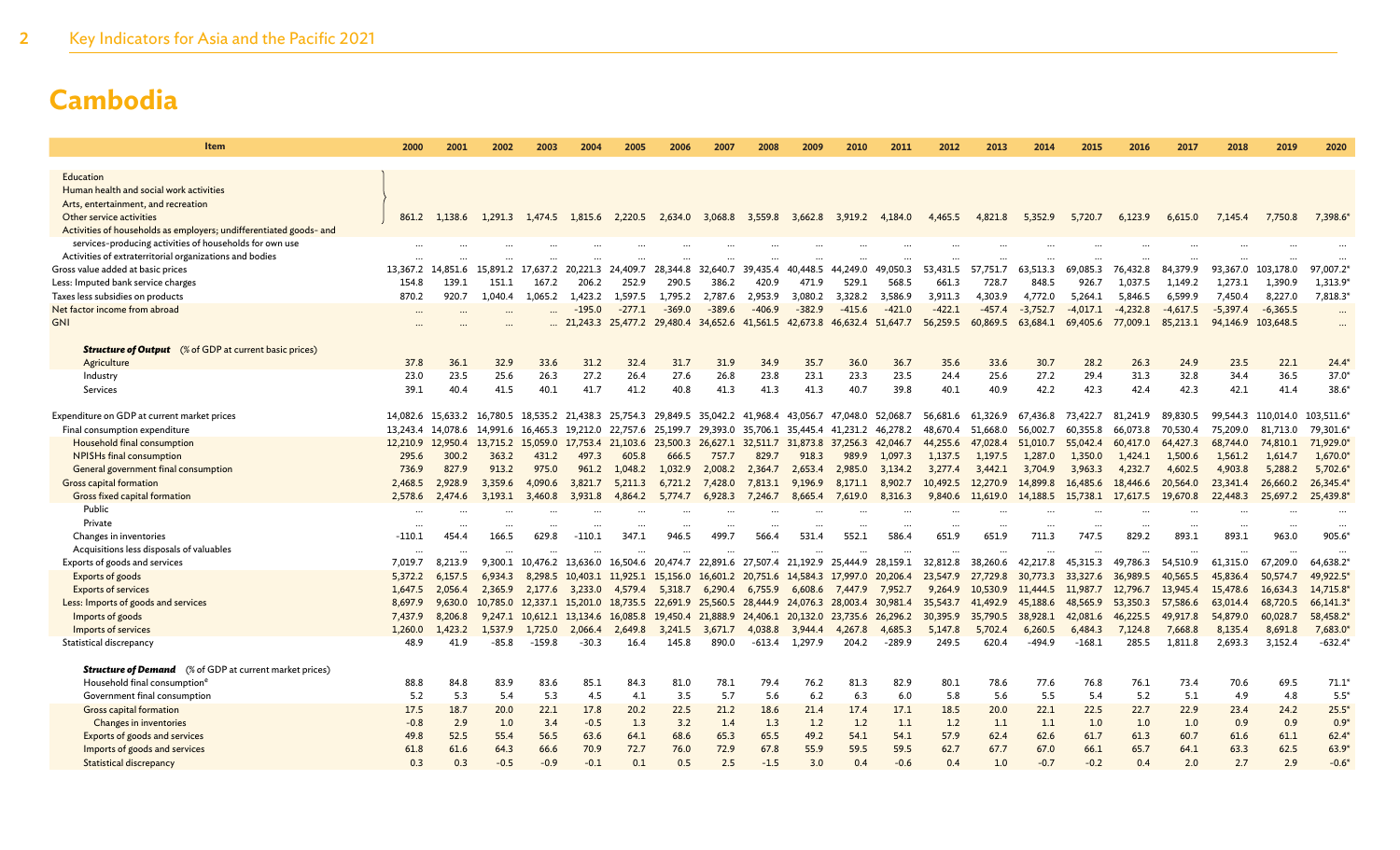| Item                                                                 | 2000      | 2001              | 2002                                                                                      | 2003     | 2004              | 2005     | 2006     | 2007                       | 2008     | 2009                                         | 2010            | 2011     | 2012          | 2013     | 2014     | 2015         | 2016     | 2017     | 2018     | 2019              | 2020     |
|----------------------------------------------------------------------|-----------|-------------------|-------------------------------------------------------------------------------------------|----------|-------------------|----------|----------|----------------------------|----------|----------------------------------------------|-----------------|----------|---------------|----------|----------|--------------|----------|----------|----------|-------------------|----------|
|                                                                      |           |                   |                                                                                           |          |                   |          |          |                            |          |                                              |                 |          |               |          |          |              |          |          |          |                   |          |
| <b>At Constant Prices</b>                                            |           |                   |                                                                                           |          |                   |          |          |                            |          |                                              |                 |          |               |          |          |              |          |          |          |                   |          |
| GDP by industrial origin at 2000 market prices                       |           | 14.174.6 15.230.1 | 16,232.1 17,612.8 19,434.1 22,009.1 24,379.7 26,869.5 28,667.5 28,692.4 30,403.3 32,552.7 |          |                   |          |          |                            |          |                                              |                 |          | 34,933.4      | 37,503.3 | 40.182.0 | 43,009.3     | 46,033.2 | 49.262.5 | 52,956.2 | 56,578.1          | 54,801.0 |
| Agriculture, forestry, and fishing                                   | 5,058.3   | 5,238.2           | 5,108.0                                                                                   | 5,644.7  | 5,595.9           | 6,475.5  | 6,830.3  | 7,173.8                    | 7,583.8  | 7,994.7                                      | 8,311.0         | 8,567.0  | 8,935.9       | 9,075.9  | 9,101.4  | 9,119.9      | 9,240.6  | 9,401.2  | 9,517.5  | 9,453.9           | 9,490.2  |
| Mining and quarrying                                                 | 33.5      | 37.4              | 47.0                                                                                      | 55.5     | 68.9              | 87.0     | 100.9    | 108.7                      | 125.9    | 151.1                                        | 193.4           | 231.7    | 293.1         | 346.5    | 431.0    | 517.0        | 614.9    | 720.5    | 830.7    | 1,009.9           | 1,199.6  |
| Manufacturing                                                        | 2,254.8   | 2.597.5           | 2.971.7                                                                                   | 3,337.4  | 3.926.7           | 4.308.6  | 5,059.8  | 5.509.3                    | 5.681.1  | 4.799.9                                      | 6.218.8         | 7,224.1  | 7.719.6       | 8,477.8  | 9,041.3  | 9,875.3      | 10,571.2 | 11,252.6 | 12,287.0 | 13,102.0          | 12,739.2 |
| Electricity, gas, steam, and air-conditioning supply                 | 58.1      | 69.5              | 75.5                                                                                      | 82.3     | 91.5              | 103.0    | 135.5    | 151.2                      | 164.1    | 178.0                                        | 190.8           | 200.5    | 216.3         | 231.5    | 253.9    | 278.2        | 302.3    | 328.4    | 360.9    | 386.4             | 376.7    |
| Water supply; sewerage, waste management, and remediation activities |           |                   |                                                                                           |          |                   |          |          |                            |          |                                              |                 |          |               |          |          |              |          |          |          |                   |          |
| Construction                                                         | 731.6     | 718.3             | 912.8                                                                                     | 1.014.4  | 1.147.9           | 1.401.1  | 1.681.2  | 1.794.7                    | 1.898.8  | 1.993.7                                      | 1.485.3         | 1.603.0  | 1.894.8       | 2.153.9  | 2,614.4  | 3.117.3      | 3,796.6  | 4,479.9  | 5.252.8  | 6,237.5           | 6,126.2  |
| Wholesale and retail trade; repair of motor vehicles and motorcycles | 1,512.0   | 1,563.0           | 1,606.1                                                                                   | 1.665.3  | 1,762.6           | 1.912.8  | 2.049.2  | 2.244.0                    | 2.454.9  | 2,558.0                                      | 2.749.8         | 2,870.9  | 3.048.4       | 3.291.9  | 3,577.6  | 3.854.6      | 4,101.1  | 4,369.0  | 4,662.3  | 4,945.4           | 4,678.9  |
| Transportation and storage <sup>c</sup>                              | 930.1     | 1,085.9           | 1,152.0                                                                                   | 1.188.9  | 1,302.6           | 1.491.1  | 1,523.0  | 1,632.7                    | 1,748.6  | 1,816.8                                      | 1,962.2         | 2,076.0  | 2,202.4       | 2,398.9  | 2,584.2  | 2,792.1      | 3,008.5  | 3,248.7  | 3,493.2  | 3,802.5           | 3,700.2  |
| Accommodation and food service activities                            | 520.9     | 638.6             | 758.6                                                                                     | 631.5    | 779.5             | 953.1    | 1,083.7  | 1.194.6                    | 1,311.6  | 1,335.2                                      | 1,484.8         | 1,582.5  | 1,781.0       | 2,026.5  | 2,151.1  | 2,203.4      | 2,260.4  | 2,393.6  | 2,532.1  | 2,603.6           | 1,765.0  |
| Information and communication <sup>d</sup>                           |           |                   |                                                                                           |          |                   |          |          |                            |          |                                              |                 |          |               |          |          |              |          |          |          |                   |          |
| Financial and insurance activities                                   | 175.1     | 147.8             | 163.8                                                                                     | 174.5    | 210.3             | 251.5    | 311.7    | 380.9                      | 454.0    | 490.4                                        | 556.6           | 640.6    | 730.1         | 796.0    | 902.3    | 976.2        | 1.053.7  | 1.134.4  | 1,219.9  | 1,316.0           | 1,300.8  |
| Real estate activities                                               | 855.0     | 960.5             | 1,046.5                                                                                   | 1,290.7  | 1,552.7           | 1,673.5  | 1,856.0  | 2,055.1                    | 2,157.9  | 2,103.9                                      | 1,771.5         | 1,840.5  | 2,078.0       | 2,243.3  | 2,552.5  | 2,855.2      | 3,137.4  | 3,409.2  | 3,663.8  | 3,957.7           | 3,758.8  |
| Professional, scientific, and technical activities                   |           |                   |                                                                                           |          |                   |          |          |                            |          |                                              |                 |          |               |          |          |              |          |          |          |                   |          |
| Administrative and support service activities                        |           |                   |                                                                                           |          |                   |          |          |                            |          |                                              |                 |          |               |          |          |              |          |          |          |                   |          |
| Public administration and defense; compulsory social security        | 376.6     | 353.5             | 357.2                                                                                     | 341.2    | 318.5             | 337.1    | 333.2    | 333.6                      | 348.6    | 352.1                                        | 392.6           | 405.2    | 411.3         | 428.7    | 450.1    | 470.7        | 495.7    | 523.4    | 554.0    | 585.0             | 635.1    |
| Education                                                            |           |                   |                                                                                           |          |                   |          |          |                            |          |                                              |                 |          |               |          |          |              |          |          |          |                   |          |
| Human health and social work activities                              |           |                   |                                                                                           |          |                   |          |          |                            |          |                                              |                 |          |               |          |          |              |          |          |          |                   |          |
| Arts, entertainment, and recreation                                  |           |                   |                                                                                           |          |                   |          |          |                            |          |                                              |                 |          |               |          |          |              |          |          |          |                   |          |
| Other service activities                                             | 861.2     | 1,062.6           | 1,174.6                                                                                   | 1,335.0  | 1,575.5           | 1,864.5  | 2,184.7  | 2,448.0                    | 2,741.8  |                                              | 2,821.3 2,939.8 | 3,033.5  | 3,206.6       | 3,440.5  | 3,685.5  | 3,874.4      | 4,124.9  | 4,378.9  | 4,642.3  | 4,847.2           | 4,819.4  |
| Activities of households as employers; undifferentiated goods- and   |           |                   |                                                                                           |          |                   |          |          |                            |          |                                              |                 |          |               |          |          |              |          |          |          |                   |          |
| services-producing activities of households for own use              |           |                   |                                                                                           |          |                   |          |          |                            |          |                                              |                 |          |               |          |          |              |          |          |          |                   |          |
| Activities of extraterritorial organizations and bodies              |           |                   |                                                                                           |          |                   |          |          |                            |          |                                              |                 |          |               |          |          |              |          |          |          |                   |          |
|                                                                      |           |                   |                                                                                           |          |                   |          |          |                            |          |                                              |                 |          |               |          |          |              |          |          |          |                   |          |
| Gross value added at basic prices                                    |           | 13,367.2 14,472.9 | 15,373.7                                                                                  | 16,761.5 | 18,332.6          | 20,858.7 | 23,149.3 | 25,026.6                   | 26,671.0 | 26,595.1                                     | 28,256.5        | 30,275.4 | -32<br>.517.5 | 34,911.4 | 37,345.3 | ,934.3<br>39 | 42,707.2 | .639.9   | 49,016.5 | 52,246.9<br>972.5 | 50,590.1 |
| Less: Imputed bank service charges                                   | 154.8     | 134.7             | 145.8                                                                                     | 158.5    | 186.6             | 216.2    | 239.8    | 299.8                      | 341.8    | 382.8                                        | 418.8           | 457.1    | 530.1         | 599.0    | 652.2    | 709.5        | 762.6    | 828.5    | 901.3    |                   | 949.3    |
| Taxes less subsidies on products                                     | 962.2     | 892.0             | 1.004.2                                                                                   | 1.009.8  | 1.288.1           | 1.366.6  | 1.470.2  | 2,142.8                    | 2,338.3  | 2,480.1                                      | 2.565.6         | 2,734.4  | 2.946.1       | 3.190.9  | 3.488.9  | 3.784.5      | 4.088.6  | 4.451.1  | 4,841.0  | 5.303.7           | 5,160.2  |
| Net factor income from abroad                                        |           |                   |                                                                                           |          |                   |          |          |                            |          |                                              |                 |          |               |          |          |              |          |          |          |                   |          |
| <b>GNI</b>                                                           |           |                   |                                                                                           |          |                   |          |          |                            |          |                                              |                 |          |               |          |          |              |          |          |          |                   |          |
| <b>Growth of Output</b> (% annual change)                            |           |                   |                                                                                           |          |                   |          |          |                            |          |                                              |                 |          |               |          |          |              |          |          |          |                   |          |
| <b>GDP</b>                                                           | 10.7      | 7.4               | 6.6                                                                                       | 8.5      | 10.3              | 13.3     | 10.8     | 10.2                       | 6.7      | 0.1                                          | 6.0             | 7.1      | 7.3           | 7.4      | 7.1      | 7.0          | 7.0      | 7.0      | 7.5      | 6.8               | $-3.1'$  |
| Agriculture                                                          | 2.5       | 3.6               | $-2.5$                                                                                    | 10.5     | $-0.9$            | 15.7     | 5.5      | 5.0                        | 5.7      | 5.4                                          | 4.0             | 3.1      | 4.3           | 1.6      | 0.3      | 0.2          | 1.3      | 1.7      | 1.2      | $-0.7$            | 0.4      |
| Industry                                                             | 31.2      | 11.2              | 17.1                                                                                      | 12.0     | 16.6              | 12.7     | 18.3     | 8.4                        | 4.0      | $-9.5$                                       | 13.6            | 14.5     | 9.3           | 10.7     | 10.1     | 11.7         | 10.9     | 9.8      | 11.6     | 10.7              | $-1.4$   |
| <b>Services</b>                                                      | 8.9       | 11.1              | 7.7                                                                                       | 5.9      | 13.2              | 13.1     | 10.1     | 10.1                       | 9.0      | 2.3                                          | 3.3             | 5.0      | 8.1           | 8.7      | 8.7      | 7.1          | 6.8      | 7.0      | 6.7      | 6.2               | $-6.3'$  |
|                                                                      |           |                   |                                                                                           |          |                   |          |          |                            |          |                                              |                 |          |               |          |          |              |          |          |          |                   |          |
| Expenditure on GDP at 2000 market prices                             |           | 14.174.6 15.230.1 | 16, 232.1 17, 612.8 19, 434.1 22, 009.1 24, 379.7                                         |          |                   |          |          |                            |          | 26,869.5 28,667.5 28,692.4 30,403.3 32,552.7 |                 |          | 34.933.4      | 37,503.3 | 40.182.0 | 43.009.3     | 46.033.2 | 49.262.5 | 52.956.2 | 56.578.1          | 54,801.0 |
| Final consumption expenditure                                        |           | 13.243.4 13.592.4 | 14,426.5 15,564.6                                                                         |          | 17.331.0 19.385.7 |          |          | 20,591.3 22,500.2 25,248.7 |          | 25,557.9 27,871.9 30,716.9                   |                 |          | 32,168.1      | 34,008.3 | 35.479.1 | 37,539.6     | 40,041.1 | 41,928.2 | 43,905.5 | 46,333.8          | 46,048.7 |
| Household final consumption                                          |           | 12,210.9 12,499.4 | 13,194.4 14,232.1                                                                         |          | 16,018.8          | 17,980.7 |          | 19,201.2 20,378.3 22,944.5 |          | 22,828.5 24,837.4 27,437.2                   |                 |          | 28,707.8      | 30,371.0 | 31,730.6 | 33,632.0     | 35,910.9 | 37,562.2 | 39,289.5 | 41,489.7          | 40,696.6 |
| NPISHs final consumption                                             | 295.6     | 290.9             | 350.6                                                                                     | 408.8    | 450.1             | 517.9    | 546.5    | 585.9                      | 691.3    | 766.7                                        | 826.5           | 899.9    | 943.8         | 989.0    | 1,037.4  | 1,077.6      | 1,139.9  | 1,180.3  | 1,222.1  | 1,253.8           | 1,214.8  |
| General government final consumption                                 | 736.9     | 802.1             | 881.4                                                                                     | 923.7    | 862.1             | 887.1    | 843.5    | 1.536.1                    | 1.612.9  | 1.962.7                                      | 2.208.0         | 2,379.8  | 2,516.5       | 2.648.3  | 2,711.1  | 2,830.0      | 2,990.3  | 3,185.7  | 3,393.9  | 3,590.4           | 4,137.2  |
| Gross capital formation                                              | 2,468.8   | 2,936.3           | 3,311.6                                                                                   | 4,001.2  | 3,626.3           | 4,738.2  | 5,910.8  | 6,211.5                    | 7,206.2  | 7,482.8                                      | 6,890.6         | 7,564.5  | 8,800.0       | 10,042.4 | 10,921.5 |              | 13,198.9 | 13,990.3 | 14,829.9 | 15,799.0          | 17,814.8 |
|                                                                      |           |                   |                                                                                           |          |                   |          |          |                            |          |                                              |                 |          |               |          |          | 12,003.6     |          |          |          |                   | 16,985.5 |
| Gross fixed capital formation                                        | 2,578.6   | 2,469.6           | 3,148.1                                                                                   | 3,377.7  | 3,749.4           | 4,480.6  | 5,228.2  | 5,757.2                    | 6,674.0  | 6,942.3                                      | 6,259.1         | 6,933.0  | 8,137.9       | 9,380.3  | 10,229.2 | 11,312.3     | 12,454.8 | 13,213.8 | 14,019.5 | 14,988.5          |          |
| Public                                                               | $\ddotsc$ |                   |                                                                                           |          |                   |          |          |                            |          |                                              |                 |          |               |          |          |              |          |          |          |                   |          |
| Private                                                              |           |                   |                                                                                           |          |                   |          |          |                            |          |                                              |                 |          |               |          |          |              |          |          |          |                   |          |
| Changes in inventories                                               | $-109.8$  | 466.7             | 163.5                                                                                     | 623.6    | $-123.0$          | 257.6    | 682.5    | 454.3                      | 532.2    | 540.5                                        | 631.5           | 631.5    | 662.1         | 662.1    | 692.3    | 691.3        | 744.1    | 776.5    | 810.5    | 810.5             | 829.3    |
| Acquisitions less disposals of valuables                             | $\ddotsc$ |                   |                                                                                           |          |                   |          |          |                            |          |                                              |                 |          |               |          |          |              |          |          |          |                   |          |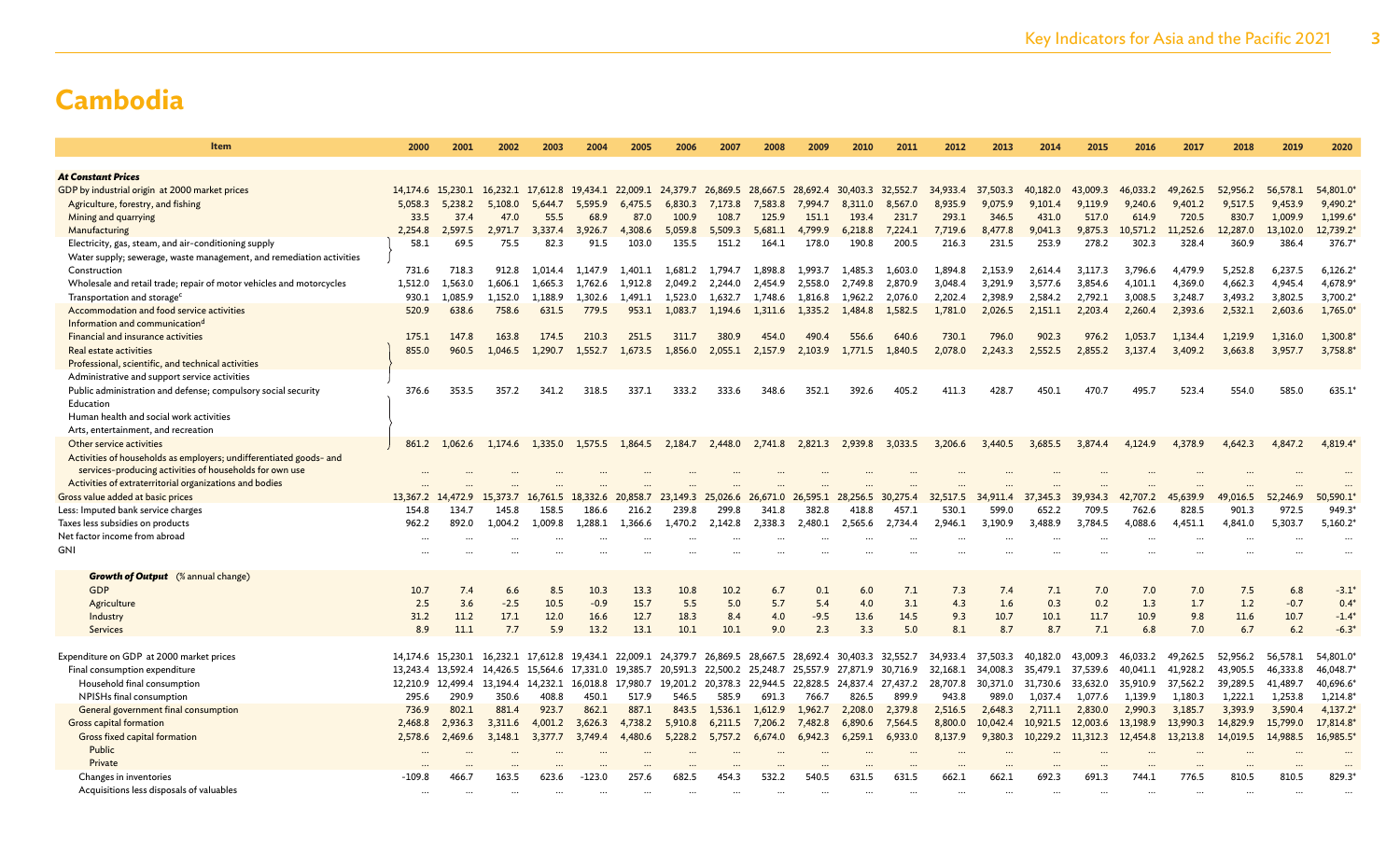| <b>Item</b>                                                             | 2000               | 2001               | 2002               | 2003                    | 2004            | 2005     | 2006                                                                                                                         | 2007      | 2008      | 2009      | 2010               | 2011            | 2012                         | 2013     | 2014                | 2015                          | 2016              | 2017                 | 2018                 | 2019                 | 2020                  |
|-------------------------------------------------------------------------|--------------------|--------------------|--------------------|-------------------------|-----------------|----------|------------------------------------------------------------------------------------------------------------------------------|-----------|-----------|-----------|--------------------|-----------------|------------------------------|----------|---------------------|-------------------------------|-------------------|----------------------|----------------------|----------------------|-----------------------|
|                                                                         |                    |                    |                    |                         |                 |          |                                                                                                                              |           |           |           |                    |                 |                              |          |                     |                               |                   |                      |                      |                      |                       |
| Exports of goods and services                                           | 7,019.7            | 8,192.4            |                    | 9,259.2 10,284.4        |                 |          | 13,174.0 15,333.3 18,275.0 20,129.3 23,280.6 20,983.8 25,298.4 30,075.8                                                      |           |           |           |                    |                 | 34,414.2 39,239.8            |          | 43,666.0            | 46,815.4                      | 50,849.7          | 53.525.2             | 56,343.9             | 60,738.3             | 61,431.3              |
| Exports of goods                                                        | 5,372.2<br>1,647.5 | 6,192.3<br>2,000.1 | 6,966.5<br>2,292.7 | 2,066.3                 | 2,899.7         | 3,866.1  | 8,218.1 10,274.3 11,467.2 13,993.6 15,343.8 17,612.9 15,423.8 19,032.2 22,793.2                                              |           |           |           |                    |                 | 26,382.3 30,254.1<br>8,031.9 | 8,985.7  | 34,089.2<br>9,576.7 | 36,764.1<br>10,051.3 10,821.8 | 40,027.9          | 41,994.3<br>11,531.0 | 44,057.3<br>12,286.6 | 47,581.3<br>13,157.0 | 53,120.4*<br>8,310.9* |
| <b>Exports of services</b><br>Imports of goods and services             | 8,697.9            | 9,589.4            |                    |                         |                 |          | 4,281.5 4,785.5 5,667.7 5,560.0<br>10,982.6 12,404.5 14,863.6 17,438.1 20,219.8 22,658.5 27,780.2 24,957.7 29,155.9 33,922.8 |           |           |           |                    | 6,266.1 7,282.7 | 39,643.4 45,633.4            |          | 50,258.4            | 53,525.7                      | 58,136.3          | 60,496.7             | 62,953.2             | 66,726.5             | 71,592.5              |
| Imports of goods                                                        | 7,437.9            | 8,184.6            |                    |                         |                 |          | 9,462.5 10,759.2 13,065.3 15,317.1 17,778.6 20,028.3 24,406.1 22,181.6 26,152.1 30,559.9                                     |           |           |           |                    |                 | 35,955.2                     | 41,654.0 | 45,891.5            | 48,968.1                      | 53,271.2          | 55,474.9             | 57,769.6             | 61,232.2             | 67,382.9*             |
| Imports of services                                                     | 1,260.0            | 1,404.8            | 1,520.1            | 1,645.3                 | 1,798.3         | 2,121.0  | 2,441.2                                                                                                                      | 2,630.3   | 3,374.1   | 2,776.1   | 3,003.7            | 3,362.9         | 3,688.2                      | 3,979.4  | 4,366.9             | 4,557.6                       | 4,865.1           | 5,021.8              | 5,183.6              | 5,494.2              | 4,209.5*              |
| Statistical discrepancy                                                 | 140.6              | 98.4               | 217.5              | 167.1                   | 166.3           | $-10.0$  | $-177.6$                                                                                                                     | 687.0     | 712.2     | $-374.4$  | $-501.8$           | $-1,881.8$      | $-805.4$                     | $-153.7$ | 374.0               | 176.3                         | 79.9              | 315.4                | 830.0                | 433.5                | 1,098.7*              |
|                                                                         |                    |                    |                    |                         |                 |          |                                                                                                                              |           |           |           |                    |                 |                              |          |                     |                               |                   |                      |                      |                      |                       |
| <b>Growth of Demand</b> (% annual change)                               |                    |                    |                    |                         |                 |          |                                                                                                                              |           |           |           |                    |                 |                              |          |                     |                               |                   |                      |                      |                      |                       |
| Household final consumption <sup>e</sup>                                | 4.9                | 2.4                | 5.6                | 7.9                     | 12.6            | 12.2     | 6.8                                                                                                                          | 6.1       | 12.6      | $-0.5$    | 8.8                | 10.5            | 4.6                          | 5.8      | 4.5                 | 6.0                           | 6.8               | 4.6                  | 4.6                  | 5.6                  | $-1.9*$               |
| Government final consumption                                            | 12.4               | 8.9                | 9.9                | 4.8                     | $-6.7$          | 2.9      | $-4.9$                                                                                                                       | 82.1      | 5.0       | 21.7      | 12.5               | 7.8             | 5.7                          | 5.2      | 2.4                 | 4.4                           | 5.7               | 6.5                  | 6.5                  | 5.8                  | $15.2*$               |
| Gross capital formation                                                 | 12.7               | 18.9               | 12.8               | 20.8                    | $-9.4$          | 30.7     | 24.7                                                                                                                         | 5.1       | 16.0      | 3.8       | $-7.9$             | 9.8             | 16.3                         | 14.1     | 8.8                 | 9.9                           | 10.0              | 6.0                  | 6.0                  | 6.5                  | $12.8*$               |
| Exports of goods and services                                           | 30.3               | 16.7               | 13.0               | 11.1                    | 28.1            | 16.4     | 19.2                                                                                                                         | 10.1      | 15.7      | $-9.9$    | 20.6               | 18.9            | 14.4                         | 14.0     | 11.3                | 7.2                           | 8.6               | 5.3                  | 5.3                  | 7.8                  | $1.1*$                |
| Imports of goods and services                                           | 23.7               | 10.2               | 14.5               | 12.9                    | 19.8            | 17.3     | 16.0                                                                                                                         | 12.1      | 22.6      | $-10.2$   | 16.8               | 16.3            | 16.9                         | 15.1     | 10.1                | 6.5                           | 8.6               | 4.1                  | 4.1                  | 6.0                  | $7.3*$                |
| <b>Investment Financing at Current Prices</b>                           |                    |                    |                    |                         |                 |          |                                                                                                                              |           |           |           |                    |                 |                              |          |                     |                               |                   |                      |                      |                      |                       |
| Gross capital formation                                                 | 2,468.5            | 2,928.9            | 3,359.6            |                         | 4,090.6 3,821.7 | 5,211.3  | 6,721.2                                                                                                                      | 7,428.0   | 7,813.1   | 9,196.9   | 8,171.1            | 8,902.7         | 10,492.5 12,270.9            |          | 14,899.8            | 16,485.6                      | 18,446.6 20,564.0 |                      | 23,341.4             | 26,660.2             | 26,345.4*             |
| Gross national saving                                                   | $\ddotsc$          | $\cdots$           | $\cdots$           | $\ddotsc$               | 4,521.9         | 5,514.7  | 7,534.2                                                                                                                      | 8,428.7   | 9,178.0   | 10,523.3  | 9,452.4            | 8,324.1         | 10,677.2                     | 11,931.2 | 11,361.2            | 13,848.1                      | 16,058.3          | $\ddotsc$            | $\ddotsc$            |                      |                       |
| Gross domestic saving <sup>f</sup>                                      | 1,134.8            | 1,854.9            |                    | 2,152.2 2,501.1 2,723.7 |                 | 3,602.5  | 5,316.3                                                                                                                      | 6,406.9   | 7,092.0   | 8,529.6   | 6,806.6            | 6,887.8         | 9,148.6                      | 10,856.4 | 12,721.2            | 14,417.0                      | 16,592.2          | 20,800.7             | 25,896.5             | 29,974.1             | 25,880.0              |
| Net factor income from abroad                                           | $\ddotsc$          |                    |                    | $\cdots$                | $-195.0$        | $-277.1$ | $-369.0$                                                                                                                     | $-389.6$  | $-406.9$  | $-382.9$  | $-415.6$           | $-421.0$        | $-422.1$                     | $-457.4$ | $-3,752.7$          | -4,017.1                      | $-4,232.8$        | $-4,617.5$           | $-5,397.4$           | $-6,365.5$           | $\cdots$              |
| Net current transfers from abroad                                       | 1,768.1            | 1,724.7            | 1,747.5            | 1,904.3                 | 1,993.3         | 2,189.3  | 2,586.9                                                                                                                      | 2,411.4   | 2,492.9   | 2,376.6   | 3,061.3            | 1,857.2         | 1,950.6                      | 1,532.2  | 2,392.7             | 3,448.3                       | 3,698.9           |                      |                      |                      |                       |
|                                                                         |                    |                    |                    |                         |                 |          |                                                                                                                              |           |           |           |                    |                 |                              |          |                     |                               |                   |                      |                      |                      |                       |
| <b>Savings and Investment</b> (% of GDP at current market prices)       |                    |                    |                    |                         |                 |          |                                                                                                                              |           |           |           |                    |                 |                              |          |                     |                               |                   |                      |                      |                      |                       |
| Gross domestic saving                                                   | 8.1                | 11.9               | 12.8               | 13.5                    | 12.7            | 14.0     | 17.8                                                                                                                         | 18.3      | 16.9      | 19.8      | 14.5               | 13.2            | 16.1                         | 17.7     | 18.9                | 19.6                          | 20.4              | 23.2                 | 26.0                 | 27.2                 | $25.0*$               |
| <b>Gross national saving</b>                                            |                    |                    |                    |                         | 21.1            | 21.4     | 25.2                                                                                                                         | 24.1      | 21.9      | 24.4      | 20.1               | 16.0            | 18.8                         | 19.5     | 16.8                | 18.9                          | 19.8              |                      | $\ddotsc$            |                      |                       |
| Gross capital formation                                                 | 17.5               | 18.7               | 20.0               | 22.1                    | 17.8            | 20.2     | 22.5                                                                                                                         | 21.2      | 18.6      | 21.4      | 17.4               | 17.1            | 18.5                         | 20.0     | 22.1                | 22.5                          | 22.7              | 22.9                 | 23.4                 | 24.2                 | $25.5*$               |
|                                                                         |                    |                    |                    |                         |                 |          |                                                                                                                              |           |           |           |                    |                 |                              |          |                     |                               |                   |                      |                      |                      |                       |
| At Current Market Prices (KR '000)<br>Per capita GDP                    | 1,130.1            | 1.237.8            | 1.311.0            | 1,428.9                 | 1.630.8         | 1,933.1  | 2,210.7                                                                                                                      | 2,560.8   | 3,047.8   | 3,087.2   |                    | 3,639.4         | 3,911.6                      | 4,178.6  | 4,531.2             | 4,865.0                       | 5,308.5           | 5,788.4              | 6,325.5              | 6,893.9              | 6,399.4               |
| Per capita GNI                                                          |                    |                    |                    |                         | 1,615.9         | 1,912.3  | 2,183.3                                                                                                                      | 2,532.3   | 3,018.3   | 3,059.8   | 3,330.7<br>3,301.2 | 3,610.0         | 3,882.5                      | 4,147.4  | 4,279.0             | 4.598.9                       | 5,032.0           | 5,490.9              | 5,982.5              | 6,495.0              |                       |
|                                                                         | $\ddotsc$          |                    |                    | $\cdots$                |                 |          |                                                                                                                              |           |           |           |                    |                 |                              |          |                     |                               |                   |                      |                      |                      |                       |
| <b>PRODUCTION INDEX</b> period averages                                 |                    |                    |                    |                         |                 |          |                                                                                                                              |           |           |           |                    |                 |                              |          |                     |                               |                   |                      |                      |                      |                       |
| Agriculture; 2014-2016 = 100                                            | 39.9               | 40.3               | 38.5               | 45.6                    | 43.3            | 56.2     | 61.0                                                                                                                         | 63.9      | 69.8      | 73.2      | 78.8               | 90.4            | 93.6                         | 94.4     | 95.1                | 99.0                          | 105.8             | 112.5                | 117.9                | 120.6                |                       |
|                                                                         |                    |                    |                    |                         |                 |          |                                                                                                                              |           |           |           |                    |                 |                              |          |                     |                               |                   |                      |                      |                      |                       |
| <b>ENERGY</b> annual values                                             |                    |                    |                    |                         |                 |          |                                                                                                                              |           |           |           |                    |                 |                              |          |                     |                               |                   |                      |                      |                      |                       |
| Electricity (kWh million)                                               |                    |                    |                    |                         |                 |          |                                                                                                                              |           |           |           |                    |                 |                              |          |                     |                               |                   |                      |                      |                      |                       |
| Production                                                              | 380.0              | 433.0              | 540.0              | 636.9                   | 743.2           | 879.4    | 1.087.1                                                                                                                      | 1,349.3   | 1.484.1   | 1,234.6   | 968.4              | 1,018.5         | 1,423.1                      | 1,770.0  | 3,058.4             | 4,489.3                       | 5,483.0           | 6,633.7              | 8,172.3              | 8,675.2              | 8,512.7               |
| Exports                                                                 | $\cdots$           | $\cdots$           | $\cdots$           | $\cdots$                | $\cdots$        | $\cdots$ |                                                                                                                              |           |           | $\ddotsc$ | $\cdots$           | $\cdots$        | $\cdots$                     | $\cdots$ | $\cdots$            | $\cdots$                      | $\cdots$          | $\cdots$             | $\cdots$             | $\cdots$             | $\ddotsc$             |
| Imports                                                                 | $\ddotsc$          | 2.0                | 3.0                | 58.3                    | 59.5            | 82.2     | 109.7                                                                                                                        | 167.4     | 374.3     | 842.4     | 1.546.4            | 1,829.8         | 2,104.3                      | 2,281.6  | 1,803.1             | 1,526.1                       | 1,555.2           | 1,439.2              | 1,566.5              | 3,062.7              | 3,986.0               |
| Consumption                                                             | $\cdots$           |                    | $\cdots$           | 599.0                   | 702.3           | 858.4    | 1,057.2                                                                                                                      | 1,349.1   | 1,664.4   | 1,853.5   | 2,254.0            | 2,572.7         | 3,265.8                      | 3,552.6  | 4,144.1             | 5,205.3                       | 6,229.7           | 7,038.5              | 8,649.2              | 10,378.4             | $\cdots$              |
| <b>PRICE INDEXES</b> period averages                                    |                    |                    |                    |                         |                 |          |                                                                                                                              |           |           |           |                    |                 |                              |          |                     |                               |                   |                      |                      |                      |                       |
| Consumer (Phnom Penh); July-December 2000   October-December 2006 = 100 | 100.1              | 100.3              | 103.7              | 104.8                   | 108.9           | 115.2    | 120.6                                                                                                                        | 127.7     | 152.8     | 131.1     | 136.4              | 143.8           | 148.0                        | 152.4    | 158.3               | 160.2                         | 165.1             | 169.9                | 174.0                | 177.4                | 182.6                 |
| Food and nonalcoholic beverages                                         |                    |                    |                    |                         |                 |          |                                                                                                                              |           | $\ddotsc$ | 145.8     | 152.1              | 161.9           | 167.1                        | 173.6    | 182.0               | 189.4                         | 200.0             | 206.7                | 211.8                | 216.2                | 226.2                 |
| Alcoholic beverages, tobacco, and narcotics                             |                    |                    |                    |                         |                 |          |                                                                                                                              |           |           | 120.0     | 122.7              | 123.2           | 125.4                        | 129.2    | 137.1               | 142.8                         | 156.7             | 159.7                | 162.7                | 171.4                | 175.3                 |
| Clothing and footwear                                                   |                    |                    |                    |                         |                 |          |                                                                                                                              |           | $\cdots$  | 112.0     | 114.1              | 116.8           | 121.6                        | 127.5    | 130.1               | 134.8                         | 140.6             | 144.7                | 147.7                | 151.4                | 155.8                 |
| Housing, water, electricity, gas, and other fuels                       |                    |                    |                    |                         |                 |          |                                                                                                                              | $\ddotsc$ | $\cdots$  | 114.7     | 119.1              | 123.7           | 126.4                        | 127.2    | 130.7               | 126.2                         | 124.6             | 124.4                | 126.1                | 127.7                | 129.1                 |
|                                                                         |                    |                    |                    |                         |                 |          |                                                                                                                              |           |           |           |                    |                 |                              |          |                     |                               |                   |                      |                      |                      |                       |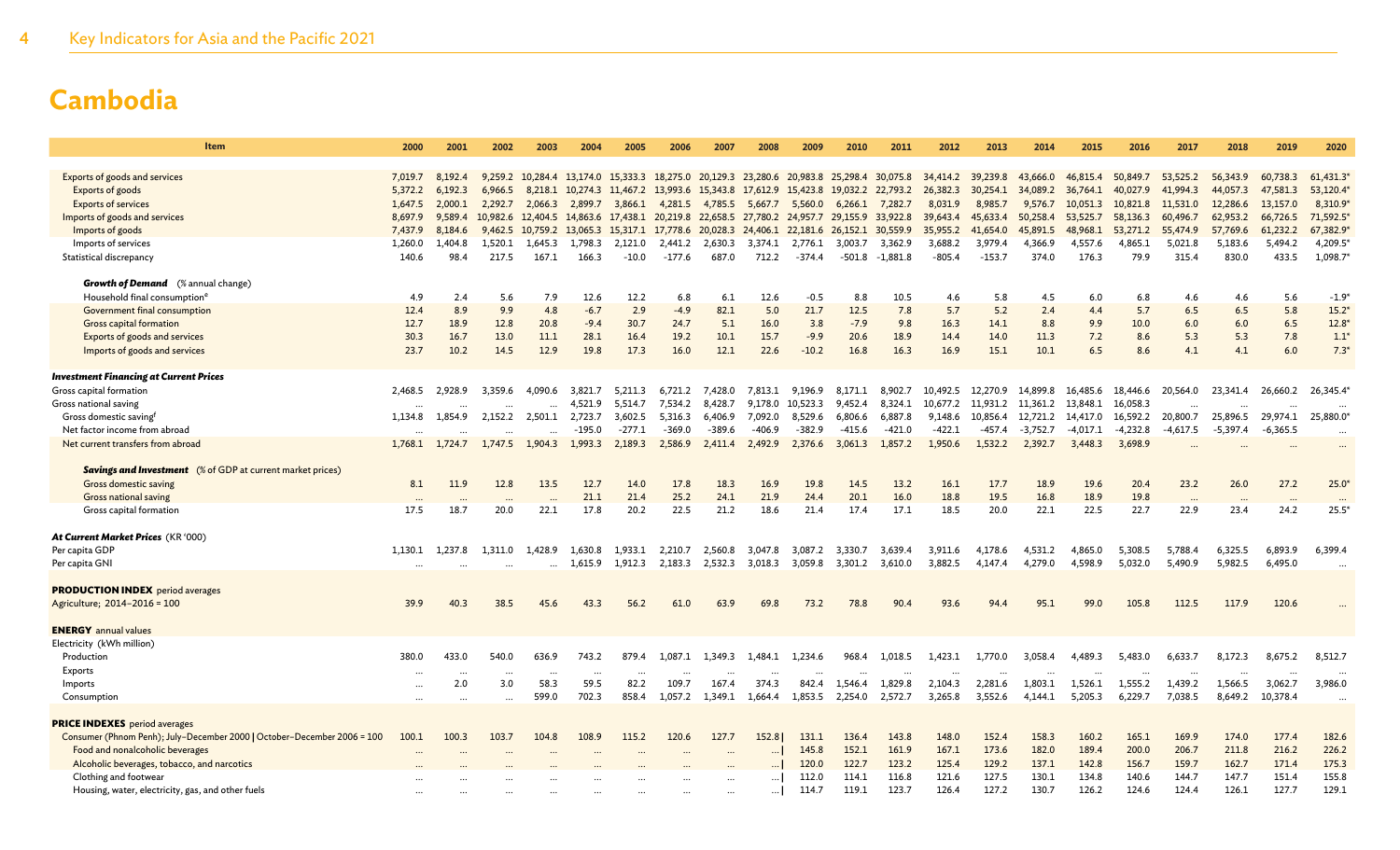| Item                                                                     | 2000       | 2001       | 2002       | 2003       | 2004       | 2005       | 2006       | 2007                      | 2008       | 2009       | 2010                               | 2011       | 2012        | 2013       | 2014       | 2015        | 2016        | 2017        | 2018               | 2019        | 2020        |
|--------------------------------------------------------------------------|------------|------------|------------|------------|------------|------------|------------|---------------------------|------------|------------|------------------------------------|------------|-------------|------------|------------|-------------|-------------|-------------|--------------------|-------------|-------------|
|                                                                          |            |            |            |            |            |            |            |                           |            |            |                                    |            |             |            |            |             |             |             |                    |             |             |
| Furnishings, household equipment, and routine household maintenance      |            |            |            |            |            |            |            |                           |            | 118.9      | 121.2                              | 123.6      | 127.6       | 131.4      | 141.0      | 143.8       | 148.2       | 150.1       | 150.7              | 152.7       | 153.6       |
| Health                                                                   |            |            |            |            |            |            |            | $\cdots$                  | $\ddotsc$  | 114.8      | 116.0                              | 116.9      | 116.1       | 122.0      | 127.3      | 128.1       | 131.4       | 133.3       | 135.4              | 137.1       | 137.3       |
| Transport                                                                |            |            |            |            |            |            |            | $\cdots$                  | $\ddots$   | 110.9      | 118.4                              | 126.8      | 130.9       | 130.1      | 128.8      | 116.9       | 108.7       | 113.2       | 116.5              | 113.8       | 108.7       |
| Communication                                                            |            |            |            |            |            |            |            | $\cdots$                  | $\cdots$   | 74.6       | 72.4                               | 73.0       | 71.8        | 70.7       | 68.8       | 67.9        | 68.3        | 68.1        | 67.6               | 67.1        | 66.7        |
| Recreation and culture                                                   |            |            |            |            |            |            |            |                           | $\ddotsc$  | 103.5      | 103.9                              | 102.3      | 102.9       | 107.9      | 111.7      | 113.8       | 117.6       | 118.7       | 118.4              | 119.3       | 120.3       |
| Education                                                                |            |            |            |            |            |            |            |                           | $\cdots$   | 136.1      | 140.0                              | 140.8      | 144.2       | 151.4      | 159.4      | 159.4       | 160.1       | 159.8       | 159.6              | 160.4       | 165.0       |
| Restaurants and hotels                                                   |            |            |            |            |            |            |            | $\cdots$                  | $\ldots$   | 169.5      | 173.2                              | 186.9      | 195.6       | 206.4      | 220.9      | 230.7       | 239.8       | 254.8       | 269.8              | 286.6       | 297.8       |
| Miscellaneous goods and services                                         |            |            |            |            |            | $\ddotsc$  | $\cdots$   | $\cdots$                  | $\cdots$   | 120.7      | 133.3                              | 145.8      | 152.4       | 148.5      | 143.0      | 138.5       | 139.2       | 140.9       | 144.8              | 147.3       | 153.5       |
| Implicit GDP deflator; 2000 = 100                                        | 99.4       | 102.6      | 103.4      | 105.2      | 110.3      | 117.0      | 122.4      | 130.4                     | 146.4      | 150.1      | 154.7                              | 160.0      | 162.3       | 163.5      | 167.8      | 170.7       | 176.5       | 182.4       | 188.0              | 194.4       | 188.9*      |
| <b>Price Indexes</b> (% annual change)                                   |            |            |            |            |            |            |            |                           |            |            |                                    |            |             |            |            |             |             |             |                    |             |             |
| Consumer price index (Phnom Penh)                                        | $-0.8$     | 0.2        | 3.3        | 1.1        | 3.9        | 5.8        | 4.7        | 5.9                       | 19.7       | $-0.7$     | 4.0                                | 5.5        | 2.9         | 2.9        | 3.9        | 1.2         | 3.0         | 2.9         | 2.5                | 1.9         | 2.9         |
| Food and nonalcoholic beverages price index (Phnom Penh)                 | $\cdots$   | $\cdots$   | $\cdots$   | $\cdots$   | $\cdots$   | $\cdots$   | $\cdots$   | $\cdots$                  | $\ddotsc$  | $\ddotsc$  | 4.3                                | 6.5        | 3.2         | 3.9        | 4.9        | 4.0         | 5.6         | 3.4         | 2.5                | 2.1         | 4.6         |
| Implicit GDP deflator                                                    | $-4.9$     | 3.3        | 0.7        | 1.8        | 4.8        | 6.1        | 4.6        | 6.5                       | 12.3       | 2.5        | 3.1                                | 3.4        | 1.4         | 0.8        | 2.6        | 1.7         | 3.4         | 3.3         | 3.1                | 3.4         | $-2.9*$     |
| <b>MONEY AND INTEREST RATES</b> as of end of period (KR billion)         |            |            |            |            |            |            |            |                           |            |            |                                    |            |             |            |            |             |             |             |                    |             |             |
| <b>Net Foreign Assets</b>                                                | 2,589.4    | 3.002.1    | 3.654.6    | 3,934.9    | 4,725.3    | 5.399.3    |            | 7,215.3 10,541.2 10,136.4 |            |            | 14,346.1 16,885.0                  | 17,463.1   | 20.670.2    | 18.544.6   | 22.342.6   | 21,491.6    | 26,347.6    | 38.425.6    | 48.884.4           | 60.182.9    | 67,602.5    |
| Domestic Claims                                                          | 904.4      | 870.2      | 945.5      | 1,218.2    | 1,710.6    | 1,860.4    | 2,645.9    | 4,521.2                   | 6,810.4    |            | 8,242.9 10,696.5                   | 12,579.5   | 19,179.8    | 28,726.5   | 37,543.3   | 47,811.7    | 57,733.9    | 66,813.5    | 85,334.5 106,133.3 |             | 127,156.3   |
| Net claims on central government                                         | 3.3        | $-72.5$    | $-115.4$   | $-118.4$   | $-236.7$   | $-474.0$   | -958.8     | $-1,875.0$                | $-3,061.2$ | $-2,378.3$ | $-2,313.7$                         | $-2,253.6$ | $-2,810.5$  | $-3,302.4$ | $-5,028.0$ | $-7,267.5$  | $-9,287.4$  | $-12,487.1$ | $-16,220.1$        | $-23,884.4$ | $-24,994.6$ |
| Claims on other financial corporations                                   | 2.6        | 0.0        | 0.0        | 0.0        | 12.4       | 22.7       | 22.9       | 15.1                      | 26.0       | 32.0       | 43.0                               | 122.0      | 26.2        | 115.3      | 302.5      | 509.4       | 662.3       | 1,442.0     | 2,433.6            | 4,387.5     | 4,328.1     |
| Claims on state and local government units                               |            | 0.0        | 0.0        | 0.0        | 0.1        | 0.0        | 0.0        | 0.0                       | 0.0        | 0.0        | 0.0                                | 0.0        | 0.0         | 0.0        | 0.0        | 0.0         | 0.0         | 0.0         | 0.0                | 0.0         | 0.0         |
| Claims on public nonfinancial corporations                               | $\ddots$   | 6.6        | 2.0        | 0.0        | 0.0        | 0.0        | 2.1        | 1.2                       | 0.2        | 0.0        | 1.8                                | 0.0        | 5.6         | 14.7       | 11.2       | 4.5         | 5.6         | 18.6        | 0.6                | 0.7         | 0.6         |
| Claims on private sector                                                 | 898.5      | 936.1      | 1,058.9    | 1,336.6    | 1.934.8    | 2,311.8    | 3,579.6    | 6,380.0                   |            |            | 9,845.5 10,589.2 12,965.4 14,711.1 |            | 21,958.4    | 31,898.9   | 42,257.7   | 54,565.4    | 66,353.3    | 77,840.1    | 99,120.4 125,629.4 |             | 147,822.1   |
| <b>Broad Money Liabilities (M2)</b>                                      | 1,830.5    | 2,206.2    | 2,892.1    | 3,338.4    | 4,284.8    | 4.962.5    | 6.974.7    | 11,287.5                  | 11,902.3   |            | 16, 137.4 19, 574.7                | 20,345.5   | 28,363.7    | 34,553.5   | 45,436.7   | 53,159.6    | 64,323.1    | 79,209.4    | 100,240.5          | 118,436.4   | 136,542.1   |
| Currency outside depository corporations                                 | 494.6      | 580.1      | 769.7      | 917.7      | 1.132.4    | 1.283.8    | 1.603.1    | 1,997.2                   | 2,305.0    | 3,008.6    | 3,103.6                            | 3,782.3    | 3,777.6     | 4,455.8    | 5.574.3    | 5,854.9     | 6,353.9     | 8.135.5     | 9,013.3            | 11,906.3    | 13,474.0    |
| Transferable deposits                                                    | 45.0       | 31.9       | 47.3       | 29.2       | 1,521.2    | 1,633.4    | 2,421.0    | 2,155.1                   | 2,241.7    | 2,572.7    | 3,030.2                            | 2,963.7    | 5,119.9     | 7,224.1    | 8,636.5    | 9,155.6     | 11,018.7    | 15,124.6    | 19,446.6           | 23,684.4    | 25,356.7    |
| Other deposits                                                           | 1,290.9    | 1,594.2    | 2,075.1    | 2,391.5    | 1,631.2    | 2,045.3    | 2,950.5    | 7,135.3                   | 7,355.5    |            | 10,556.2 13,440.9                  | 13,599.5   | 19,466.2    | 22,873.5   | 31,225.9   | 38,148.9    | 46,890.3    | 55,949.1    | 71,780.1           | 82,845.5    | 97,711.4    |
| Securities other than shares                                             | $\ddotsc$  | 0.0        | 0.0        | 0.0        | 0.0        | 0.0        | 0.0        | 0.0                       | 0.0        | 0.0        | 0.0                                | 0.0        | 0.0         | 0.0        | 0.0        | 0.2         | 60.2        | 0.2         | 0.4                | 0.2         | 0.0         |
| Liabilities Excluded from Broad Money                                    | $-1,663.4$ | $-1,666.1$ | $-1.708.0$ | $-1.814.6$ | $-2,151.0$ | $-2,297.2$ | $-2,886.5$ | $-3,774.8$                | $-5,044.6$ | -6,451.6   | $-8,006.8$                         | -9,697.0   | $-11,486.2$ | -12,717.7  | -14,449.2  | $-16,143.6$ | $-19,758.4$ | $-26,029.7$ | $-33,978.4$        | $-47,879.7$ | $-58,216.6$ |
|                                                                          |            |            |            |            |            |            |            |                           |            |            |                                    |            |             |            |            |             |             |             |                    |             |             |
| Money Supply (M2) (% annual change)                                      | 26.9       | 20.5       | 31.1       | 15.4       | 28.3       | 15.8       | 40.5       | 61.8                      | 5.4        | 35.6       | 21.3                               | 3.9        | 39.4        | 21.8       | 31.5       | 17.0        | 21.0        | 23.1        | 26.6               | 18.2        | 15.3        |
| M2 (% of GDP at current market prices)                                   | 13.0       | 14.1       | 17.2       | 18.0       | 20.0       | 19.3       | 23.4       | 32.2                      | 28.4       | 37.5       | 41.6                               | 39.1       | 50.0        | 56.3       | 67.4       | 72.4        | 79.2        | 88.2        | 100.7              | 107.7       | 131.9       |
| <b>Interest Rates</b> period averages (% per annum)                      |            |            |            |            |            |            |            |                           |            |            |                                    |            |             |            |            |             |             |             |                    |             |             |
| On deposits                                                              |            |            |            |            |            |            |            |                           |            |            |                                    |            |             |            |            |             |             |             |                    |             |             |
| Savings                                                                  | 6.13       | 3.00       | 2.41       | 2.19       | 2.13       | 2.08       | 1.83       | 1.90                      | 2.05       | 1.21       | 1.18                               | 1.19       | 1.12        | 1.02       | 1.12       | 1.17        | 1.47        | 1.19        | 0.59               | 0.60        | 0.60        |
| Time: 6 months                                                           | 7.40       | 7.04       | 6.00       | 6.00       | 5.60       | 5.83       | 5.40       | 6.00                      | 6.46       | 5.28       | 5.49                               | 5.28       | 4.91        | 5.82       | 6.07       | 6.32        | 5.86        | 5.13        | 4.81               | 4.84        | 4.24        |
| 12 months                                                                | 7.20       | 8.33       | 7.20       | 7.00       | 6.60       | 6.83       | 6.40       | 7.05                      | 7.65       | 6.52       | 6.58                               | 6.16       | 5.88        | 7.17       | 7.16       | 7.43        | 7.41        | 6.38        | 6.21               | 6.35        | 6.28        |
| On loans and discounts                                                   |            | $\ddotsc$  |            |            |            |            |            | $\cdots$                  | $\ddotsc$  |            | $\cdot$ .                          |            |             |            |            | $\ddotsc$   |             | $\ddotsc$   | $\cdots$           | $\cdots$    | $\cdots$    |
| <b>GOVERNMENT FINANCE</b> fiscal year ending 31 December (KR billion)    |            |            |            |            |            |            |            |                           |            |            |                                    |            |             |            |            |             |             |             |                    |             |             |
| <b>Central Government</b> (excluding extra budgetary central government) |            |            |            |            |            |            |            |                           |            |            |                                    |            |             |            |            |             |             |             |                    |             |             |
| Revenue                                                                  |            |            |            |            |            | 3.134.5    | 3,398.5    | 4,674.3                   | 6,199.8    | 5,356.7    | 6,507.2                            | 6.512.3    | 9.231.0     | 10,972.5   | 12,908.6   | 13,589.2    | 16,102.4    | 18,333.0    | 21,956.9           | 27,269.7    | 22,841.3    |
| Taxes                                                                    |            |            |            |            |            | 2,032.8    | 2,441.3    | 3,398.0                   | 4,429.8    | 2,990.7    | 3,441.0                            | 3,940.3    | 6,571.1     | 7,407.6    | 9,863.7    | 10,707.1    | 12,044.8    | 14,183.1    | 16,974.4           | 21,708.0    | 18,869.7    |
| Taxes on income, profits, and capital gains                              |            |            |            |            |            | 222.4      | 331.4      | 480.3                     | 653.9      | 188.9      | 290.9                              | 292.9      | 1,276.0     | 1,561.5    | 1,964.8    | 2,472.1     | 2,952.8     | 3,798.3     | 4,059.2            | 5,045.3     | 4,385.6     |
| Payable by individuals                                                   |            |            |            |            |            | 50.4       | 69.1       | 89.6                      | 131.2      | 166.8      | 197.7                              | 235.8      | 299.2       | 377.4      | 484.8      | 753.9       | 835.7       | 1,031.7     | 867.0              | 990.1       | 860.6       |
| Payable by corporations and other enterprises                            |            |            |            |            |            | 172.0      | 262.3      | 390.7                     | 522.7      | 22.1       | 93.2                               | 57.1       | 976.8       | 1,184.0    | 1,480.1    | 1,718.2     | 2,117.1     | 2,766.6     | 3,192.2            | 4,055.2     | 3,524.9     |
|                                                                          |            |            |            |            |            |            |            |                           |            |            |                                    |            |             |            |            |             |             |             |                    |             |             |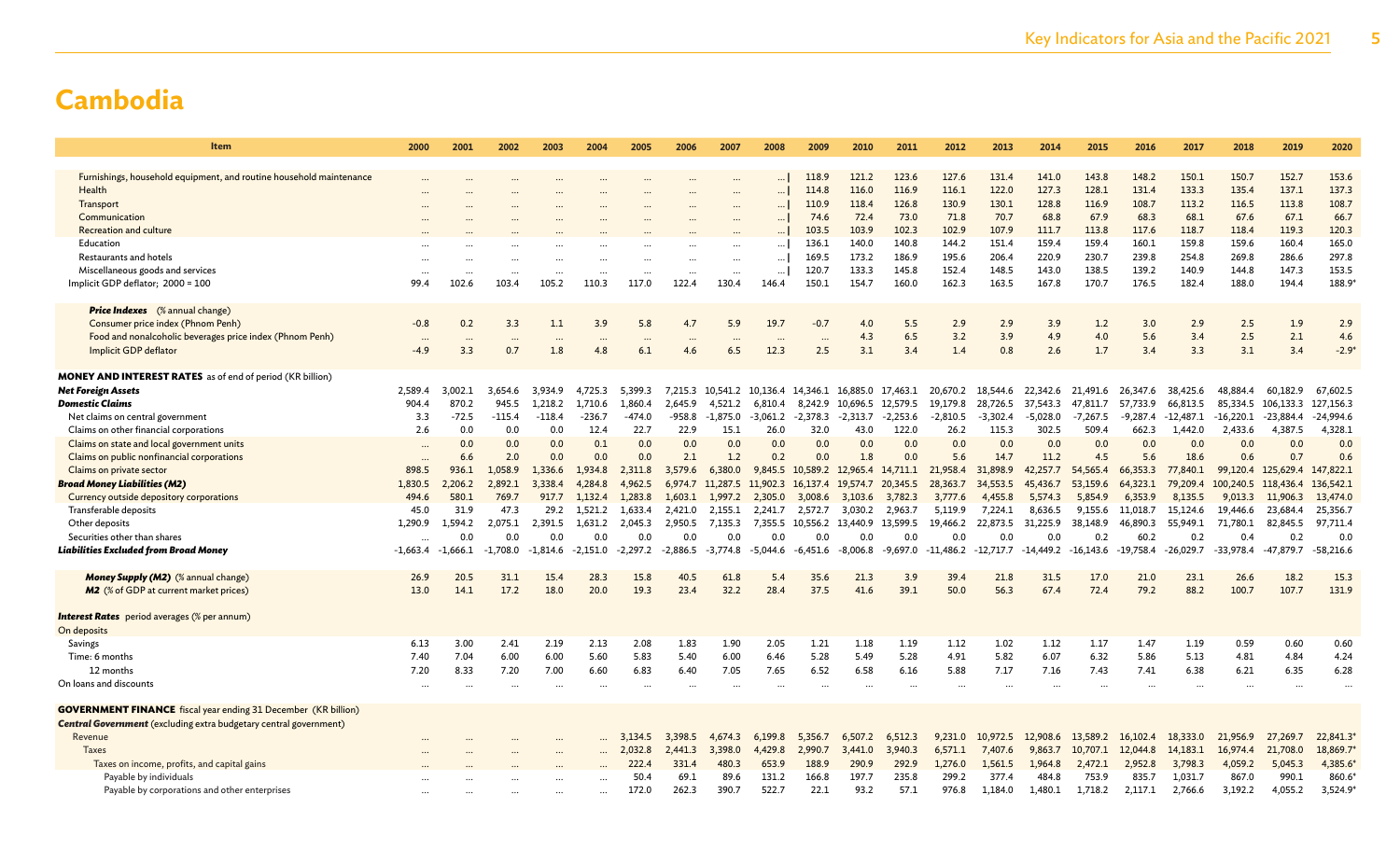| Item                                                                | 2000     | 2001 | 2002     | 2003     | 2004      | 2005       | 2006                | 2007                | 2008                | 2009                           | 2010     | 2011                     | 2012                   | 2013            | 2014                 | 2015                 | 2016                 | 2017                 | 2018              | 2019                | 2020                 |
|---------------------------------------------------------------------|----------|------|----------|----------|-----------|------------|---------------------|---------------------|---------------------|--------------------------------|----------|--------------------------|------------------------|-----------------|----------------------|----------------------|----------------------|----------------------|-------------------|---------------------|----------------------|
| Other taxes on income, profits, and capital gains                   |          |      |          |          |           |            |                     |                     |                     |                                |          |                          |                        |                 |                      |                      |                      |                      |                   |                     |                      |
| Taxes on payroll and workforce                                      |          |      |          |          |           |            |                     |                     |                     |                                |          |                          |                        |                 |                      |                      |                      |                      |                   |                     |                      |
| Taxes on property                                                   |          |      |          |          |           |            |                     |                     |                     |                                |          |                          |                        |                 |                      |                      |                      |                      |                   |                     |                      |
| Taxes on goods and services                                         |          |      |          |          |           | 1,156.7    | 1,368.8             | 1,889.2             | 2,583.5             | 2,665.5                        | 3,026.6  | 3.431.4                  | 3.775.0                | 4,174.5         | 5,426.5              | 6,238.5              | 7,097.5              | 8,410.7              | 10,550.1          | 13,749.8            | 11,952.0             |
| Taxes on international trade and transaction                        |          |      |          |          |           | 648.0      | 732.9               | 1,021.2             | 1.180.0             | 133.7                          | 120.0    | 212.3                    | 1.516.4                | 1.666.9         | 2,466.1              | 1.989.1              | 1.988.5              | 1,966.2              | 2.354.6           | 2.897.0             | 2,518.3'             |
| Other taxes                                                         |          |      |          |          |           | 5.8        | 8.3                 | 7.4                 | 12.5                | 2.6                            | 3.4      | 3.8                      | 3.6                    | 4.8             | 6.3                  | 7.5                  | 6.0                  | 7.9                  | 10.5              | 16.0                | 13.9'                |
| Social contributions                                                |          |      |          |          |           | $\cdots$   |                     | $\ddotsc$           |                     | $\ddotsc$                      | $\cdots$ | $\ddotsc$                | $\cdots$               | $\ddotsc$       |                      | $\ddotsc$            | $\ddotsc$            | $\ddotsc$            | $\cdots$          | $\ddotsc$           | $\cdot \cdot$        |
| Grants                                                              |          |      |          |          |           | 646.5      | 474.7               | 753.8               | 945.5               | 1,860.8                        | 2,373.8  | 1,858.9                  | 1,772.2                | 2,543.3         | 1,728.3              | 1,422.8              | 2,009.0              | 1,704.6              | 2,128.1           | 2,194.1             | 1,920.4              |
| Other revenue                                                       |          |      |          |          | $\cdots$  | 455.1      | 482.5               | 522.4               | 824.4               | 505.1                          | 692.5    | 713.1                    | 887.6                  | 1.021.6         | 1.316.6              | 1,459.3              | 2,048.6              | 2,445.3              | 2,854.4           | 3,367.6             | 2,051.1'             |
| Expense                                                             | $\cdots$ |      | $\cdots$ | $\cdots$ | $\ddotsc$ | .,955.0    | 2,563.2             | 2,873.9             | 3,592.5             | 3,843.8                        | 4,283.2  | 4,742.1                  | 6,637.4                | 7,246.5         | 8,397.7              | 8,838.3              | 10,538.0             | 12,626.2             | 14,453.9          | 17,356.9            | 18,635.4             |
| Compensation of employees                                           |          |      |          |          |           | 711.0      | 846.6               | 1.058.2             | 1.396.9             | 1,819.8                        | 1,820.8  | 1.956.1                  | 2,215.8                | 2,636.3         | 3,313.2              | 3,924.1              | 4,815.6              | 5.953.6              | 6,994.5           | 6,974.4             | 8,214.4              |
| Use of goods and services                                           |          |      |          |          |           | 782.9      | 1,046.9             | 1,129.4             | 1,166.9             | 1,360.7                        | 1,405.5  | 1,513.6                  | 1,943.9                | 2,075.3         | 2,118.7              | 2,156.3              | 2,423.8              | 2,768.0              | 3,057.1           | 3,184.4             | 2,633.7'             |
| Consumption of fixed capital                                        |          |      |          |          |           |            | $\ddotsc$           | $\ddotsc$           |                     |                                |          | $\ddotsc$                | $\ddotsc$              | $\ddotsc$       |                      |                      |                      | $\cdots$             | $\cdots$          | $\ddotsc$           |                      |
| Interest                                                            |          |      |          |          |           | 55.2       | 50.0                | 69.7                | 76.1                | 86.3                           | 109.3    | 139.2                    | 168.6                  | 204.3           | 228.3                | 222.8                | 291.4                | 288.3                | 338.0             | 366.6               | 380.9                |
| Subsidies                                                           |          |      |          |          |           | 85.4       | 137.3               | 41.6                | 204.3               |                                | 112.8    | 133.0                    | 240.5                  | 130.1           | 323.8                | 20.7                 | 82.1                 | 225.1                | 10.5              | 611.6               | 205.0                |
| Grants                                                              |          |      |          |          |           | 127.4      | 166.1               | 200.5               | 229.4               | 306.3                          | 472.7    | 588.0                    | 677.2                  | 682.3           | 727.2                | 870.5                | 915.8                | 1,220.9              | 1,314.7           | 3,064.2             | 2,585.7              |
| Social benefits                                                     |          |      |          |          |           | 151.6      | 187.4               | 280.6               | 451.2               | 268.6                          | 294.8    | 310.8                    | 843.6                  | 878.7           | 917.5                | 1,112.5              | 1,184.0              | 1,227.1              | 1,523.6           | 1,674.3             | 3,403.0              |
| Other expense                                                       |          |      |          |          |           | 41.3       | 128.9               | 93.9                | 67.8                | 2.0                            | 67.4     | 101.3                    | 547.8                  | 639.5           | 769.1                | 531.4                | 825.3                | 943.3                | 1,215.6           | 1,481.4             | $1,212.8*$           |
| Net operating balance                                               |          |      |          |          |           | $\cdots$   | $\ddotsc$           | $\ddotsc$           |                     | $\ddotsc$                      |          | $\overline{\phantom{a}}$ | $\ddotsc$              | $\cdot$         | $\cdots$             | $\ddot{\phantom{a}}$ | $\cdots$             | $\ddotsc$            | $\cdots$          | $\ddotsc$           | $\ddot{\phantom{a}}$ |
| Gross operating balance                                             | $\cdots$ |      |          |          |           | 1,179.5    | 835.4               | 1,800.4             | 2,607.2             | 1,512.9                        | 2,224.0  | 1,770.3                  | 2,593.6                | 3,726.1         | 4,510.9              | 4,751.0              | 5,564.4              | 5,706.8              | 7,502.9           | 9,912.9             | 4,205.8              |
| <b>Transactions in Nonfinancial Assets</b>                          |          |      |          |          |           |            |                     |                     |                     |                                |          |                          |                        |                 |                      |                      |                      |                      |                   |                     |                      |
| Net/gross investment in nonfinancial assets                         |          |      |          |          |           | 1.169.1    | 1,346.8             | 2,082.3             | 2,736.5             | 3,778.4                        | 4.332.1  | 4,583.9                  | 5.073.0                | 5,375.7         | 5,404.5              | 5.387.4              | 5,879.2              | 6,442.5              | 7,130.0           | 7,516.0             | 8,375.3              |
| <b>Fixed assets</b>                                                 |          |      |          |          |           | 1.169.1    | 1,346.8             | 2,082.3             | 2,736.5             | 3,742.2                        | 4,320.4  | 4,569.7                  | 5,072.5                | 5,374.2         | 5,392.1              | 5,376.7              | 5,872.7              | 6,437.9              | 6,993.2           | 7,465.3             | 8,334.3              |
| Inventories                                                         |          |      |          |          |           |            |                     |                     |                     |                                |          |                          |                        |                 |                      |                      |                      |                      |                   |                     |                      |
| Valuables                                                           |          |      |          |          |           |            |                     |                     |                     | 36.2                           |          |                          |                        |                 | 12.4                 | 10.8                 |                      |                      |                   | 50.7                |                      |
| Nonproduced assets                                                  |          |      |          |          |           | 124.1      |                     |                     |                     |                                | 11.7     | 14.2<br>9,325.9          | 0.5                    | 1.5<br>12,622.2 |                      | 14,225.7             | 6.5                  | 4.5                  | 136.8<br>21,583.9 |                     | 41.0<br>27,010.8     |
| Expenditure<br>Net lending/Net borrowing                            |          |      |          |          |           | 3.<br>10.4 | 3,910.0<br>$-511.4$ | 4,956.2<br>$-281.9$ | 6,329.0<br>$-129.3$ | 7,622.2<br>$-2.265.5 -2.108.1$ | 8,615.4  | $-2.813.6$               | 11,710.4<br>$-2,479.4$ | $-1.649.6$      | 13,802.2<br>$-893.6$ | $-636.5$             | 16,417.2<br>$-314.8$ | 19,068.6<br>$-735.6$ | 373.0             | 24,872.9<br>2,396.9 | $-4,169.5$           |
| Primary balance                                                     |          |      |          |          |           | 65.6       | $-461.4$            | $-212.2$            | $-53.2$             | -2,179.2 -1,998.8              |          | $-2,674.4$               | -2,310.8               | $-1,445.4$      | $-665.4$             | $-413.6$             | $-23.4$              | $-447.3$             | 711.0             | 2,763.4             | $-3,788.6$           |
| <b>Transactions in Financial Assets and Liabilities (Financing)</b> |          |      |          |          |           |            |                     |                     |                     |                                |          |                          |                        |                 |                      |                      |                      |                      |                   |                     |                      |
| Net acquisition of financial assets                                 |          |      |          |          |           | 162.6      | $-263.3$            | 1.296.9             | 1.045.7             | $-870.1$                       | $-156.2$ | $-315.1$                 | $-331.6$               | 112.7           | 1.568.2              | 1,612.2              | 1.574.1              | 1.893.9              | 2,197.8           | 4,877.9             | $-299.6$             |
| Domestic                                                            |          |      |          |          |           | 162.6      | $-263.3$            | 1,296.9             | 1,045.7             | $-870.1$                       | $-156.2$ | $-315.1$                 | $-331.6$               | 112.7           | 1,568.2              | 1,612.2              | 1,574.1              | 1.893.9              | 2,197.8           | 4,877.9             | $-299.6$             |
| External                                                            |          |      |          |          |           |            |                     |                     |                     |                                |          |                          |                        |                 |                      |                      |                      |                      |                   |                     |                      |
| Net incurrence of liabilities                                       |          |      |          |          |           | 137.3      | 541.2               | 1,578.3             | 1,176.9             | 1,083.7                        | 1,511.6  | 2,061.3                  | 2,147.8                | 1,762.4         | 2,461.9              | 2,248.6              | 1,888.9              | 1,768.3              | 1,876.8           | 2,483.9             | 3,869.9              |
| Domestic                                                            |          |      |          |          |           | $-277.3$   | $-79.7$             | 521.3               | $-233.0$            | 71.7                           | 471.9    | 277.3                    | $-262.2$               | $-159.6$        | 155.9                | 110.7                | 134.4                | $-588.0$             |                   | 0.1                 | 0.0                  |
| External                                                            |          |      |          |          |           | 414.7      | 620.9               | 1,057.0             | 1,409.9             | 1,012.0                        | 1,039.7  | 1,784.0                  | 2,409.9                | 1,921.9         | 2,306.0              | 2,137.9              | 1,754.5              | 2,356.2              | 1,876.8           | 2,483.8             | 3,869.9              |
|                                                                     |          |      |          |          |           |            |                     |                     |                     |                                |          |                          |                        |                 |                      |                      |                      |                      |                   |                     |                      |
| <b>Government Finance</b> (% of GDP at current market prices)       |          |      |          |          |           |            |                     |                     |                     |                                |          |                          |                        |                 |                      |                      |                      |                      |                   |                     |                      |
| Revenue                                                             | $\cdots$ |      |          |          |           | 12.2       | 11.4                | 13.3                | 14.8                | 12.4                           | 13.8     | 12.5                     | 16.3                   | 17.9            | 19.1                 | 18.5                 | 19.8                 | 20.4                 | 22.1              | 24.8                | 22.1'                |
| <b>Taxes</b>                                                        |          |      |          |          |           | 7.9        | 8.2                 | 9.7                 | 10.6                | 6.9                            | 7.3      | 7.6                      | 11.6                   | 12.1            | 14.6                 | 14.6                 | 14.8                 | 15.8                 | 17.1              | 19.7                | $18.2*$              |
| Taxes payable by individuals                                        |          |      |          |          |           | 0.2        | 0.2                 | 0.3                 | 0.3                 | 0.4                            | 0.4      | 0.5                      | 0.5                    | 0.6             | 0.7                  | 1.0                  | 1.0                  | 1.1                  | 0.9               | 0.9                 | $0.8*$               |
| Taxes payable by corporations and other enterprises                 |          |      |          |          | $\cdots$  | 0.7        | 0.9                 | 1.1                 | 1.2                 | 0.1                            | 0.2      | 0.1                      | 1.7                    | 1.9             | 2.2                  | 2.3                  | 2.6                  | 3.1                  | 3.2               | 3.7                 | $3.4*$               |
| Expenditure                                                         |          |      |          |          |           | 12.1       | 13.1                | 14.1                | 15.1                | 17.7                           | 18.3     | 17.9                     | 20.7                   | 20.6            | 20.5                 | 19.4                 | 20.2                 | 21.2                 | 21.7              | 22.6                | $26.1*$              |
| Net lending/Net borrowing                                           |          |      |          |          |           | 0.0        | $-1.7$              | $-0.8$              | $-0.3$              | $-5.3$                         | $-4.5$   | $-5.4$                   | $-4.4$                 | $-2.7$          | $-1.3$               | $-0.9$               | $-0.4$               | $-0.8$               | 0.4               | 2.2                 | $-4.0*$              |
| Primary balance                                                     |          |      |          |          |           | 0.3        | $-1.5$              | $-0.6$              | $-0.1$              | $-5.1$                         | $-4.2$   | $-5.1$                   | $-4.1$                 | $-2.4$          | $-1.0$               | $-0.6$               | $-0.0$               | $-0.5$               | 0.7               | 2.5                 | $-3.7*$              |
|                                                                     |          |      |          |          |           |            |                     |                     |                     |                                |          |                          |                        |                 |                      |                      |                      |                      |                   |                     |                      |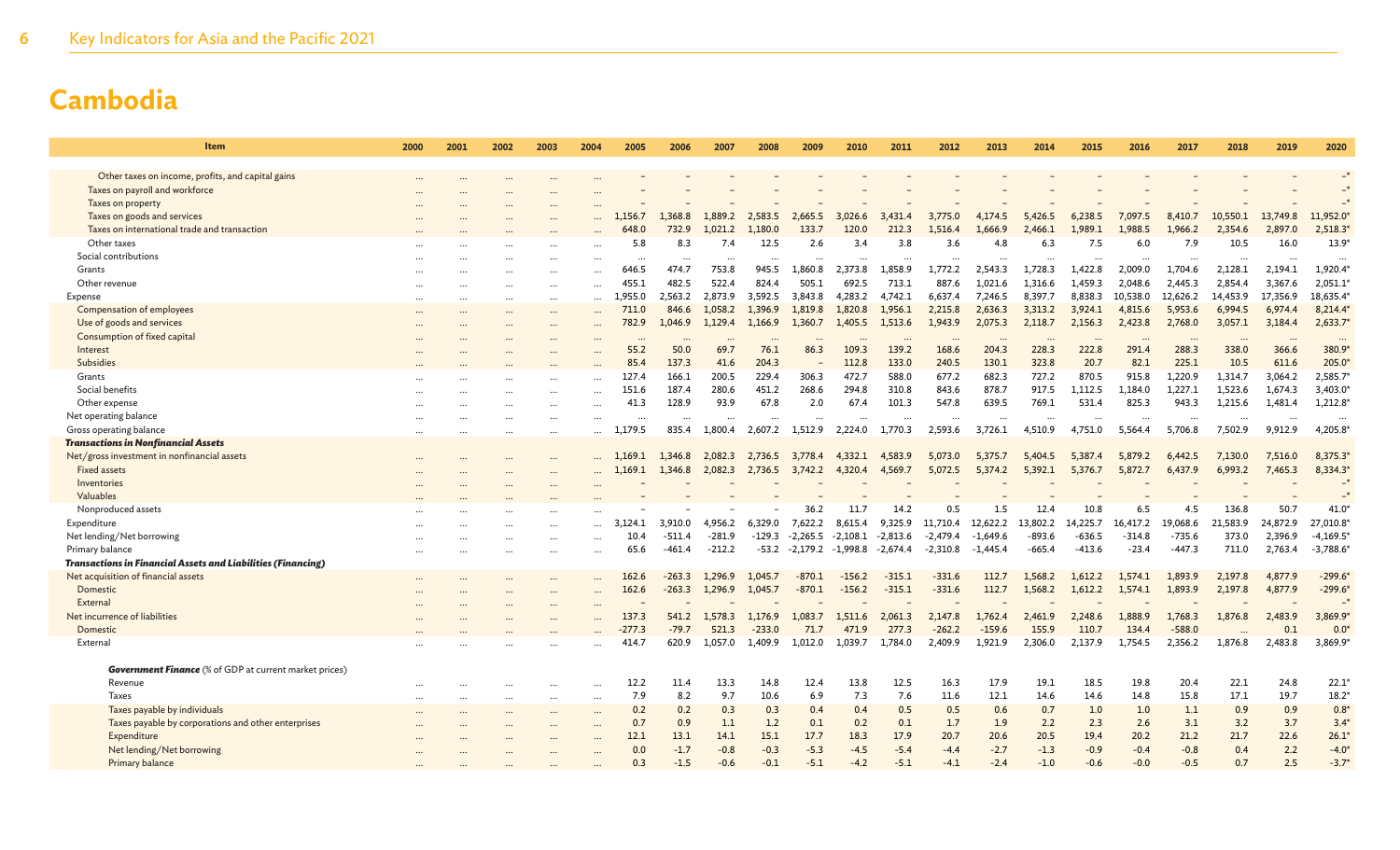| Item                                                                                              | 2000     | 2001     | 2002     | 2003     | 2004    | 2005                  | 2006       | 2007       | 2008       | 2009       | 2010       | 2011       | 2012       | 2013       | 2014       | 2015       | 2016       | 2017       | 2018       | 2019       | 2020          |
|---------------------------------------------------------------------------------------------------|----------|----------|----------|----------|---------|-----------------------|------------|------------|------------|------------|------------|------------|------------|------------|------------|------------|------------|------------|------------|------------|---------------|
|                                                                                                   |          |          |          |          |         |                       |            |            |            |            |            |            |            |            |            |            |            |            |            |            |               |
| <b>Expenditure by Function, Central Government</b> (excluding extra budgetary central government) |          |          |          |          |         |                       |            |            |            |            |            |            |            |            |            |            |            |            |            |            |               |
| Total                                                                                             | 1,129.0  | 1,415.6  | 1,565.0  | 1,758.1  | 1,745.7 | 2,638.2               | 2,354.6    | 2,973.7    | 4,435.7    | 4,752.4    | 5,052.5    | 5,784.3    | 6,677.3    | 7,282.3    | 8,689.1    | 9,066.8    | 11,967.7   | 13,324.6   | 14,972.5   | 17,889.5   | 16,685.1      |
| General public services                                                                           | 187.9    | 269.0    | 298.2    | 336.4    | 302.2   | 355.6                 | 446.2      | 585.0      | 1.338.7    | 1,413.2    | 1,596.8    | 1,986.6    | 2,349.5    | 2,389.9    | 2.614.9    | 2,428.1    | 3,235.3    | 2,869.8    | 2,466.9    | 3,692.4    | 2,770.2       |
| Defense                                                                                           | 455.0    | 417.3    | 406.8    | 411.0    | 422.8   | 451.2                 | 520.2      | 615.9      | 813.8      | 1,427.4    | 1.218.6    | 1,303.3    | 1.470.9    | 1,672.8    | 1,968.0    | 2,160.4    | 2,656.9    | 3,154.5    | 3,678.1    | 4,003.2    | 3,978.4       |
| Education                                                                                         | 183.2    | 209.2    | 289.7    | 300.5    | 325.9   | 350.8                 | 445.6      | 491.4      | 606.5      | 708.2      | 732.0      | 799.6      | 906.7      | 1,056.6    | 1,296.9    | 1,493.1    | 1,851.1    | 2,261.3    | 2,675.4    | 2,974.8    | 2,931.8       |
| Health                                                                                            | 121.0    | 129.7    | 164.4    | 173.0    | 192.1   | 224.6                 | 260.8      | 343.3      | 426.8      | 524.5      | 614.9      | 667.3      | 777.9      | 853.8      | 825.2      | 959.8      | 1,050.1    | 1,177.4    | 1,379.5    | 1,498.8    | 1,560.1       |
| Social protection                                                                                 | 26.9     | 28.2     | 33.3     | 33.4     | 32.6    | 95.4                  | 108.0      | 129.1      | 159.0      | 195.9      | 237.7      | 281.7      | 345.6      | 399.3      | 541.5      | 599.8      | 686.9      | 797.5      | 901.8      | 1,024.0    | 1,174.5       |
| Economic affairs                                                                                  | 84.0     | 150.7    | 159.5    | 170.5    | 151.3   | 178.1                 | 218.3      | 239.8      | 288.6      | 348.5      | 406.3      | 463.1      | 526.0      | 579.0      | 1,135.3    | 1,096.4    | 1,251.6    | 1,470.9    | 1,552.3    | 1,734.5    | 1,358.4       |
| Agriculture                                                                                       | 26.0     | 30.5     | 39.7     | 39.0     | 38.6    | 47.1                  | 55.9       | 57.7       | 65.8       | 79.9       | 86.6       | 91.0       | 100.4      | 117.8      | 138.4      | 149.0      | 176.2      | 211.3      | 232.3      | 268.0      | 258.5         |
| Industry                                                                                          | 6.1      | 6.0      | 7.0      | 7.0      | 6.2     | 7.4                   | 9.0        | 11.0       | 11.1       | 15.0       | 16.7       | 27.2       | 32.8       | 20.9       | 203.0      | 21.1       | 28.5       | 49.1       | 41.6       | 48.2       | 39.8          |
| Transport and communications                                                                      | 41.9     | 62.2     | 49.1     | 48.7     | 37.4    | 43.8                  | 49.1       | 50.2       | 59.7       | 66.8       | 69.6       | 64.6       | 70.4       | 72.7       | 352.7      | 375.5      | 434.4      | 474.1      | 465.1      | 515.2      | 405.1*        |
| Other economic services                                                                           | 10.0     | 52.0     | 63.8     | 75.7     | 69.1    | 79.8                  | 104.3      | 120.9      | 151.9      | 186.8      | 233.4      | 280.2      | 322.3      | 367.5      | 441.2      | 550.8      | 612.6      | 736.5      | 813.3      | 903.1      | 655.0         |
| Others <sup>g</sup>                                                                               | 71.0     | 211.5    | 213.3    | 333.4    | 318.8   | 982.5                 | 355.6      | 569.2      | 802.2      | 134.6      | 246.2      | 282.6      | 300.8      | 330.8      | 307.3      | 329.3      | 1,235.7    | 1,593.2    | 2,318.6    | 2,961.8    | 2,911.6       |
|                                                                                                   |          |          |          |          |         |                       |            |            |            |            |            |            |            |            |            |            |            |            |            |            |               |
| <b>Expenditure by Function</b> (% of GDP at current market prices)                                |          |          |          |          |         |                       |            |            |            |            |            |            |            |            |            |            |            |            |            |            |               |
| Education                                                                                         | 1.3      | 1.3      | 1.7      | 1.6      | 1.5     | 1.4                   | 1.5        | 1.4        | 1.4        | 1.6        | 1.6        | 1.5        | 1.6        | 1.7        | 1.9        | 2.0        | 2.3        | 2.5        | 2.7        | 2.7        | $2.8^{\circ}$ |
| Health                                                                                            | 0.9      | 0.8      | 1.0      | 0.9      | 0.9     | 0.9                   | 0.9        | 1.0        | 1.0        | 1.2        | 1.3        | 1.3        | 1.4        | 1.4        | 1.2        | 1.3        | 1.3        | 1.3        | 1.4        | 1.4        | 1.5'          |
| Social protection                                                                                 | 0.2      | 0.2      | 0.2      | 0.2      | 0.2     | 0.4                   | 0.4        | 0.4        | 0.4        | 0.5        | 0.5        | 0.5        | 0.6        | 0.7        | 0.8        | 0.8        | 0.8        | 0.9        | 0.9        | 0.9        | $1.1*$        |
|                                                                                                   |          |          |          |          |         |                       |            |            |            |            |            |            |            |            |            |            |            |            |            |            |               |
| <b>EXTERNAL TRADE</b> calendar year (\$ million)                                                  |          |          |          |          |         |                       |            |            |            |            |            |            |            |            |            |            |            |            |            |            |               |
| Exports, fob                                                                                      | 1,397.1  | 1.571.2  | 1.769.8  | 2,086.8  | 2.588.9 | 2,908.0               | 3,692.4    | 3,340.6    | 3,503.4    | 3,138.3    | 3,902.9    | 5,040.7    | 5,683.8    | 7.043.9    | 8.169.6    | 9,336.3    | 10,272.9   | 11,223.6   | 12,962.7   | 14,986.7   | 17,456.7      |
| Imports, cif $\int$ fob <sup>k</sup>                                                              | 1,935.7  | 2.094.0  | 2,360.5  | 2,668.1  |         | 3,269.5 3,918.3       | 4,771.2    | 4,382.8    | 5,184.6    | 4,878.3    | 6,587.5    | 8,147.8    | 9,211.6    | 10,679.6   | 12,022.0   | 13,285.1   | 14,119.4   | 15,501.6   | 18,806.5   | 22,241.6   | 21,049.9      |
| Trade balance                                                                                     | $-538.6$ | $-522.8$ | $-590.7$ | $-581.3$ |         | $-680.6$   $-1,010.3$ | $-1,078.9$ | $-1,042.1$ | $-1,681.2$ | $-1,740.0$ | $-2,684.6$ | $-3,107.1$ | $-3,527.8$ | $-3,635.8$ | $-3,852.4$ | $-3,948.8$ | $-3,846.5$ | $-4,278.0$ | $-5,843.8$ | $-7,254.9$ | $-3,593.2$    |
|                                                                                                   |          |          |          |          |         |                       |            |            |            |            |            |            |            |            |            |            |            |            |            |            |               |
| <b>External Trade</b> (% annual change)                                                           |          |          |          |          |         |                       |            |            |            |            |            |            |            |            |            |            |            |            |            |            |               |
| Exports                                                                                           | 23.6     | 12.5     | 12.6     | 17.9     | 24.1    | 12.3                  | 27.0       | $-9.5$     | 4.9        | $-10.4$    | 24.4       | 29.2       | 12.8       | 23.9       | 16.0       | 14.3       | 10.0       | 9.3        | 15.5       | 15.6       | 16.5          |
| Imports                                                                                           | 21.6     | 8.2      | 12.7     | 13.0     | 22.5    | $\sim$                | 21.8       | $-8.1$     | 18.3       | $-5.9$     | 35.0       | 23.7       | 13.1       | 15.9       | 12.6       | 10.5       | 6.3        | 9.8        | 21.3       | 18.3       | $-5.4$        |
|                                                                                                   |          |          |          |          |         |                       |            |            |            |            |            |            |            |            |            |            |            |            |            |            |               |
| <b>Direction of Trade</b> calendar year (\$ million)                                              |          |          |          |          |         |                       |            |            |            |            |            |            |            |            |            |            |            |            |            |            |               |
| Exports, total                                                                                    | 1.368.4  | 1.497.0  | 1.920.4  | 2.110.8  | 2.795.2 | 3.020.2               | 3.570.7    | 3.534.0    | 4.357.3    | 4.983.5    | 5.583.4    | 6.706.3    | 7.842.2    | 9.248.2    | 6.881.7    | 8,577.8    | 10.100.1   | 11.313.4   | 12.739.3   | 14,866.3   | 14,865.1      |
| 1. United States                                                                                  | 739.0    | 832.0    | 960.1    | 1.124.1  | 1,310.1 | 1,597.4               | 1,901.4    | 1,881.1    | 1.970.9    | 1,552.8    | 1,903.4    | 2,106.4    | 1,051.5    | 2,078.7    | 2,000.2    | 2,136.8    | 2,147.1    | 2,408.3    | 3,044.4    | 4,414.3    | 5,388.5       |
| 2. Germany                                                                                        | 66.0     | 98.7     | 118.2    | 154.5    | 237.3   | 225.4                 | 233.8      | 184.8      | 138.1      | 108.8      | 112.3      | 323.9      | 469.7      | 614.9      | 578.8      | 748.4      | 903.8      | 1,005.3    | 1,098.3    | 1,081.8    | 885.6         |
| 3. Japan                                                                                          | 10.7     | 13.3     | 18.9     | 21.6     | 25.0    | 62.9                  | 34.1       | 33.6       | 32.1       | 79.5       | 89.5       | 153.3      | 199.2      | 334.2      | 344.9      | 571.6      | 827.2      | 850.2      | 1.076.3    | 1,140.0    | 1,068.8       |
| 4. United Kingdom                                                                                 | 81.6     | 126.3    | 132.7    | 143.2    | 175.0   | 124.2                 | 153.2      | 147.6      | 155.7      | 179.7      | 235.2      | 391.0      | 528.0      | 718.4      | 751.6      | 869.0      | 953.2      | 1,014.1    | 1,015.8    | 979.9      | 849.3         |
| 5. China, People's Republic of                                                                    | 23.8     | 16.7     | 8.3      | 6.5      | 12.6    | 14.3                  | 15.5       | 10.1       | 12.9       | 16.3       | 65.0       | 154.5      | 182.9      | 280.4      | 356.6      | 405.5      | 609.3      | 753.5      | 858.7      | 1.012.1    | 1,134.5       |
| 6. Canada                                                                                         | 4.9      | 10.4     | 10.2     | 59.8     | 94.4    | 107.1                 | 115.3      | 138.1      | 292.0      | 195.8      | 274.2      | 382.4      | 417.0      | 480.3      | 509.0      | 551.0      | 654.8      | 688.9      | 777.9      | 839.3      | 742.0         |
| 7. Belgium                                                                                        | 3.0      | 3.0      | 4.0      | 4.8      | 10.0    | 10.1                  | 23.0       | 29.4       | 51.0       | 39.7       | 63.8       | 134.8      | 163.3      | 181.7      | 190.2      | 282.5      | 396.8      | 393.4      | 494.9      | 544.5      | 500.8         |
| 8. Spain                                                                                          | 6.4      | 6.7      | 9.5      | 14.5     | 30.6    | 33.9                  | 85.5       | 98.7       | 123.7      | 105.5      | 101.2      | 141.2      | 149.9      | 197.5      | 219.1      | 273.6      | 405.1      | 454.1      | 513.2      | 518.8      | 366.0         |
| 9. France                                                                                         | 27.7     | 35.0     | 38.4     | 48.8     | 62.4    | 52.2                  | 55.2       | 42.9       | 34.2       | 41.9       | 57.3       | 94.7       | 123.7      | 163.5      | 207.3      | 298.3      | 362.7      | 422.0      | 424.7      | 410.4      | 366.1         |
| 10. Thailand                                                                                      | 22.9     | 7.6      | 7.9      | 11.7     | 17.1    | 15.2                  | 15.2       | 18.3       | 13.6       | 21.7       | 149.4      | 190.4      | 102.3      | 235.6      | 50.0       | 346.2      | 419.2      | 429.9      | 313.4      | 507.5      | 251.4         |
|                                                                                                   |          |          |          |          |         |                       |            |            |            |            |            |            |            |            |            |            |            |            |            |            |               |
| Imports, total                                                                                    | 1,412.5  | .455.4   | 1.604.5  | .656.5   | 2.032.8 | .546.5                | 2.979.1    | 3.552.1    | .422.8     | 3.899.9    | 4,890.0    | 6.140.0    | 7.065.6    | 9.223.0    | 10.261.6   | 11.215.1   | 12,900.2   | 14,800.9   | 18,130.6   | 21.058.4   | 20,272.0      |
| 1. China, People's Republic of                                                                    | 112.9    | 86.9     | 197.8    | 223.4    | 341.8   | 423.5                 | 523.9      | 628.0      | 934.9      | 881.3      | 1.184.7    | 1,738.3    | 2,161.7    | 3,002.5    | 3,710.1    | 3,926.2    | 4,550.9    | 5,286.8    | 6,139.6    | 7,585.7    | 8,359.9       |
| 2. Thailand                                                                                       | 221.8    | 503.9    | 238.4    | 216.0    | 231.4   | 290.6                 | 415.0      | 512.5      | 696.9      | 464.8      | 689.1      | 726.2      | 902.4      | 1,094.3    | 1,047.4    | 1,561.5    | 1,910.0    | 2,354.2    | 3,222.1    | 3,234.4    | 2,737.9       |
| 3. Viet Nam                                                                                       | 91.5     | 109.5    | 98.4     | 119.2    | 168.7   | 181.6                 | 269.9      | 347.7      | 471.0      | 493.5      | 486.5      | 882.6      | 937.4      | 986.8      | 870.1      | 927.0      | 1,416.0    | 1,682.3    | 2.221.0    | 2.724.8    | 2,687.2       |
| 4. Japan                                                                                          | 58.4     | 19.6     | 63.9     | 74.8     | 83.7    | 100.2                 | 129.6      | 141.2      | 114.7      | 118.9      | 156.4      | 248.3      | 223.0      | 175.5      | 264.0      | 423.0      | 528.3      | 583.8      | 736.4      | 887.7      | 764.2         |
| 5. Taipei, China                                                                                  | 174.8    | 78.2     | 189.3    | 188.0    | 242.7   | 291.1                 | 381.8      | 382.5      | 365.8      | 341.3      | 476.2      | 512.7      | 534.0      | 541.6      | 559.2      | 546.2      | 529.2      | 517.5      | 641.5      | 779.6      | 719.0         |
|                                                                                                   |          |          |          |          |         |                       |            |            |            |            |            |            |            |            |            |            |            |            |            |            |               |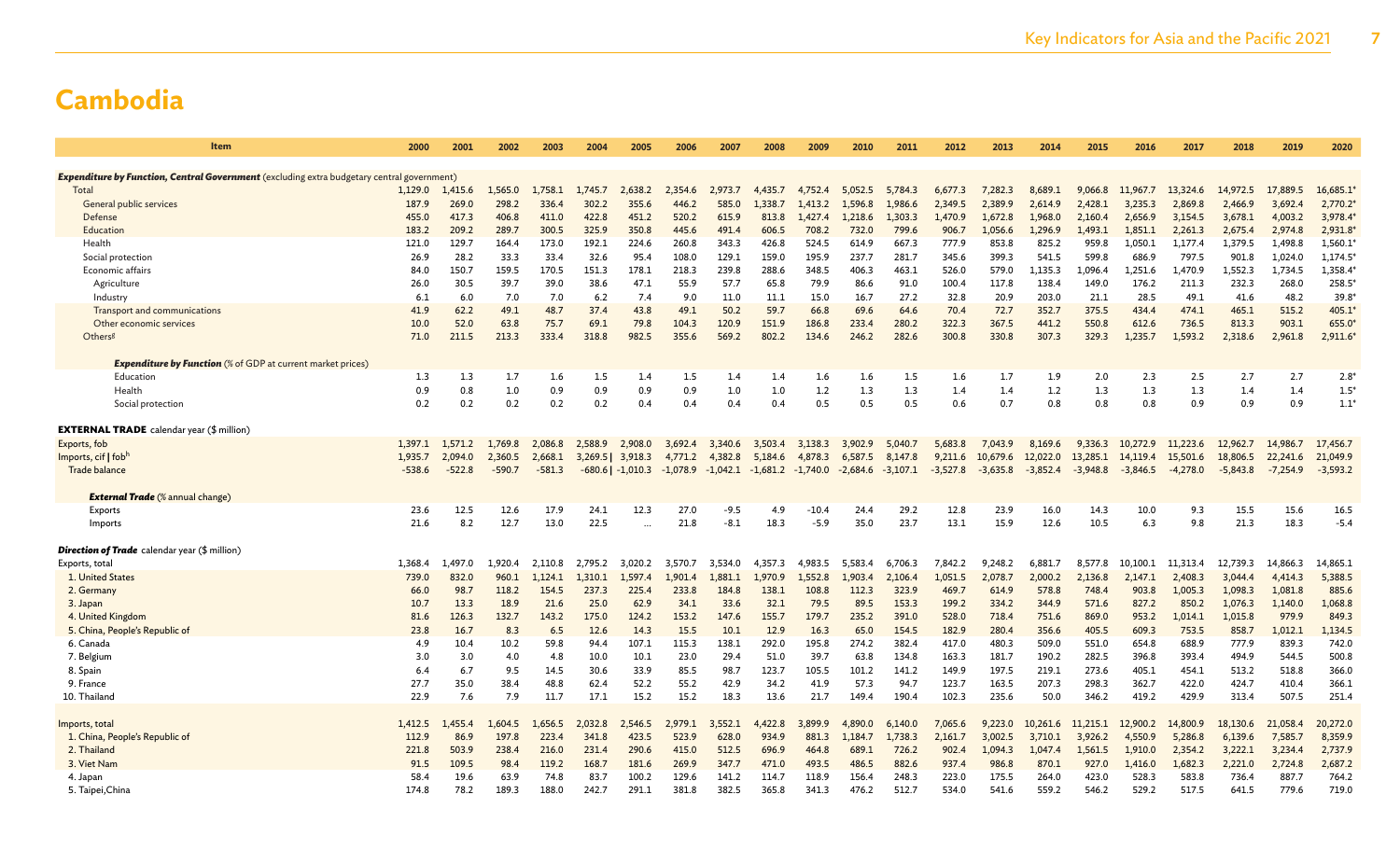| Item                                                               | 2000               | 2001             | 2002              | 2003               | 2004              | 2005          | 2006           | 2007                  | 2008           | 2009                 | 2010              | 2011           | 2012                | 2013                | 2014                | 2015                | 2016           | 2017                | 2018                | 2019                | 2020                |
|--------------------------------------------------------------------|--------------------|------------------|-------------------|--------------------|-------------------|---------------|----------------|-----------------------|----------------|----------------------|-------------------|----------------|---------------------|---------------------|---------------------|---------------------|----------------|---------------------|---------------------|---------------------|---------------------|
|                                                                    |                    |                  |                   |                    |                   |               |                |                       |                |                      |                   |                |                     |                     |                     |                     |                |                     |                     |                     |                     |
| 6. Indonesia<br>7. Korea, Republic of                              | 68.4<br>76.8       | 9.9<br>49.6      | 77.6<br>94.8      | 82.0<br>80.7       | 78.6<br>99.6      | 82.6<br>150.7 | 85.3<br>146.1  | 89.5<br>191.7         | 96.2<br>229.4  | 145.5<br>209.1       | 175.0<br>247.8    | 169.2<br>300.9 | 215.7<br>404.5      | 246.9<br>371.2      | 281.1<br>390.3      | 335.5<br>459.6      | 426.3<br>438.7 | 536.9<br>490.3      | 605.5<br>563.9      | 772.5<br>673.2      | 809.0<br>535.6      |
| 8. Hong Kong, China                                                | 254.3              | 116.9            | 371.7             | 408.9              | 413.1             | 449.7         | 539.2          | 683.4                 | 589.6          | 484.2                | 552.3             | 479.2          | 495.4               | 668.1               | 832.2               | 714.3               | 516.8          | 513.0               | 594.2               | 541.9               | 524.4               |
| 9. Singapore                                                       | 106.0              | 399.5            | 122.5             | 119.7              | 144.5             | 136.2         | 156.8          | 179.6                 | 303.8          | 209.0                | 155.4             | 238.0          | 258.5               | 348.4               | 485.5               | 503.3               | 564.7          | 609.9               | 573.4               | 605.9               | 183.0               |
| 10. Malaysia                                                       | 64.2               | 19.3             | 58.5              | 77.8               | 77.6              | 92.5          | 89.4           | 107.4                 | 122.5          | 132.0                | 165.3             | 209.6          | 175.4               | 140.6               | 213.9               | 187.5               | 247.1          | 285.5               | 357.1               | 583.8               | 347.1               |
|                                                                    |                    |                  |                   |                    |                   |               |                |                       |                |                      |                   |                |                     |                     |                     |                     |                |                     |                     |                     |                     |
| <b>BALANCE OF PAYMENTS</b> <sup>i</sup> calendar year (\$ million) |                    |                  |                   |                    |                   |               |                |                       |                |                      |                   |                |                     |                     |                     |                     |                |                     |                     |                     |                     |
| Current account                                                    | $-100.5$           | $-43.0$          | $-99.2$           | $-167.3$           | $-114.8$          | $-225.1$      | $-262.21$      | $-179.3$              | $-523.1$       | $-626.1$             | $-981.0$          | $-1.025.9$     | $-1.212.7$          | $-1.295.7$          | $-1.443.1$          | $-1.598.4$          | $-1.733.5$     | $-1.807.3$          | $-2.895.6$          | $-4.064.6$          | $-3,068.3$          |
| Balance on goods                                                   | $-538.6$           | $-522.8$         | $-590.7$          | $-581.3$           | $-680.6$          | $-1.010.3$    | $-1,078.9$     | -1,042.1              | $-1,681.2$     | -1,740.0             | $-2.684.6$        | $-3,107.1$     | $-3,527.8$          | $-3,635.8$          | $-3,852.4$          | $-3.948.8$          | $-3,846.5$     | $-4,278.0$          | $-5,843.8$          | $-7,255.5$          | $-3,593.3$          |
| Exports                                                            | 1,397.1            | 1,571.2          | 1,769.8           | 2,086.8            | 2,588.9           | 2,908.0       | 3,692.4        | 3,340.6               | 3,503.4        | 3,138.3              | 3.902.9           | 5,040.7        | 5,683.8             | 7,043.9             | 8,169.6             | 9.336.3             | 10,272.9       | 11.223.6            | 12.962.7            | 14,986.1            | 17,456.7            |
| Imports                                                            | $-1,935.7$         | $-2.094.0$       | $-2,360.5$        | $-2,668.1$         | $-3.269.5$        | $-3,918.3$    | $-4,771.2$     | 4,382.8               | 5,184.6        | 4,878.3              | 6,587.5           | 8,147.8        | 9,211.6             | 10,679.6            | 12,022.0            | 13,285.1            | 14,119.4       | 15,501.6            | 18,806.5            | 22,241.6            | 21,049.9            |
| <b>Balance on services</b>                                         | $-22.2$            | 39.4             | 44.9              | $-65.2$            | 69.5              | 182.2         | 186.2          | 612.7                 | 941.8          | 969.3                | 1,010.1           | 1,342.2        | 1,600.3             | 1,703.1             | 1,727.1             | 1,712.3             | 1,602.4        | 1,863.2             | 2,395.0             | 2,812.3             | $-123.3$            |
| Credit                                                             | 495.5              | 582.1            | 654.8             | 591.6              | 853.5             | 1.185.8       | 1,386.3        | 1,432.9               | 1,750.2        | 1.811.9              | 2,028.5           | 2,730.1        | 3,192.1             | 3,493.7             | 3,810.8             | 3,954.7             | 4,032.9        | 4,608.2             | 5,451.2             | 6,086.3             | 1,945.2             |
| <b>Debit</b>                                                       | $-517.7$           | $-542.7$         | -609.9            | $-656.9$           | $-784.0$          | $-1.003.6$    | $-1,200.1$     | 820.2                 | 808.3          | 842.5                | 1,018.4           | 1,387.9        | 1,591.8             | 1,790.6             | 2,083.8             | 2,242.4             | 2,430.5        | 2,745.1             | 3,056.3             | 3,273.9             | 2,068.4             |
| Balance on primary income                                          | 460.3              | 440.4            | 446.7             | 479.3              | 496.3             | 603.0         | 630.5          | $-342.6$              | $-391.5$       | $-423.5$             | $-398.9$          | $-532.8$       | $-679.1$            | $-825.1$            | $-931.2$            | $-998.0$            | $-1.050.3$     | $-1.140.7$          | $-1.327.8$          | $-1.564.0$          | $-1,013.4$          |
| Credit                                                             | $\ddotsc$          |                  |                   |                    |                   | 679.2         | 655.0          | 112.2                 | 108.2          | 55.5                 | 168.1             | 182.2          | 234.1               | 265.2               | 332.3               | 353.7               | 377.0          | 441.8               | 579.8               | 732.2               | 668.5               |
| Debit                                                              |                    |                  |                   |                    | $\ddotsc$         | $-76.2$       | -24.51         | 454.8                 | 499.7          | 479.0                | 567.1             | 714.9          | 913.3               | 1,090.3             | 1,263.5             | 1,351.8             | 1,427.3        | 1,582.5             | 1,907.6             | 2,296.2             | 1,681.8             |
| Balance on secondary income                                        | $\ddotsc$          |                  |                   | $\ddotsc$          |                   |               | $\cdots$       | 592.7                 | 607.8          | 568.1                | .092.5            | 1.271.8        | 1,394.0             | 1,462.0             | 1,613.5             | 1,636.1             | 1,560.9        | 1,748.2             | 1,881.0             | 1,942.6             | 1,661.7             |
| Credit                                                             | $\cdots$           |                  | $\cdots$          | $\ddotsc$          | $\cdots$          |               | $\cdots$       | 618.5                 | 639.1          | 592.8                | 1,117.2           | 1,297.6        | 1,481.2             | 1,584.5             | 1,755.3             | 1,759.5             | 1,740.9        | 1,893.9             | 2,018.8             | 2,075.8             | 1,754.7             |
| Debit                                                              |                    |                  |                   |                    |                   |               | $\cdots$       | 25.8                  | 31.3           | 24.7                 | 24.7              | 25.8<br>450.6  | 87.2                | 122.5               | 141.8               | 123.5               | 180.0<br>283.3 | 145.7               | 137.8               | 133.2               | 93.1                |
| Capital account<br><b>Financial account</b>                        | $\ddotsc$<br>183.6 | $\cdots$<br>58.7 | $\cdots$<br>164.8 | $\ddotsc$<br>243.7 | $\cdots$<br>219.1 | <br>310.5     | 288.9<br>212.9 | 269.5<br>360.6        | 245.4<br>893.2 | 311.6<br>370.6       | 521.0<br>$-770.2$ | $-1.336.4$     | 381.2<br>$-1,742.1$ | 315.0<br>$-1,911.6$ | 268.1<br>$-1,731.5$ | 265.1<br>$-2,676.8$ | $-2.618.3$     | 278.5<br>$-3,392.8$ | 325.8<br>$-3,651.8$ | 355.1<br>$-6,370.2$ | 259.0<br>$-3,863.5$ |
| Direct investment                                                  | 141.9              | 142.1            | 139.1             | 74.3               | 121.2             | 374.9         | 474.8          | 775.8                 | 789.3          | 909.5                | .383.7            | $-1.509.7$     | $-1,951.9$          | $-2,006.2$          | $-1.771.4$          | $-1,735.0$          | $-2,396.8$     | $-2.673.2$          | $-3.088.7$          | $-3,561.2$          | $-3,497.6$          |
| Portfolio investment                                               | $-7.2$             | $-7.7$           | $-7.5$            | $-7.7$             | $-8.0$            | $-7.2$        | $-8.2$         | $-6.3$                | $-11.6$        | $-7.6$               | 36.7              | 6.1            | 34.2                | 18.8                | 22.5                | 14.7                | 2.1            | 5.5                 | 42.2                | 12.5                | 96.0                |
| <b>Financial derivatives</b>                                       | 74.6               | 78.1             | 124.2             | 148.6              | 154.4             | 144.0         | 122.1          |                       |                |                      |                   |                |                     |                     |                     |                     |                |                     |                     |                     |                     |
| Other investment                                                   | $-25.7$            | 153.8            | $-91.0$           | 28.5               | $-48.5$           | -201.2        | $-375.9$       | $\ddotsc$<br>$-408.9$ | 115.4          | $-531.3$             | 576.8             | 167.           | 175.6               | 75.8                | 17.4                | $-956.5$            | $-223.6$       | $-725.1$            | $-605.3$            | $-2,821.5$          | $-461.8$            |
| Net errors and omissions                                           | 12.4               | 24.7             | 0.9               | $-39.8$            | $-45.8$           | $-11.0$       | $-40.2$        | $-37.9$               | $-93.6$        | $-60.8$              | $-160.0$          | -452.4         | $-535.2$            | $-580.0$            | 197.9               | $-512.8$            | $-295.5$       | $-233.0$            | 362.7               | 6.9                 | $-417.7$            |
| Overall balance                                                    | 95.5               | 40.4             | 66.6              | 36.6               | 58.5              | 74.4          | 199.5          | $-308.3$              | $-1,264.4$     | $-745.8$             | 150.3             | 308.7          | 375.4               | 350.8               | 754.4               | 830.7               | 872.6          | 1,631.0             | 1,444.7             | 2,667.7             | 636.6               |
| Reserves and related items                                         | -95.5              | -40.4            | -66.6             | $-36.6$            | $-58.5$           | $-74.4$       | -199.51        | -308.3                | $-1,264.4$     | $-745.8$             | 150.3             | 308.7          | 375.4               | 350.8               | 754.4               | 830.7               | 872.6          | 1,631.0             | 1,444.7             | 2,667.7             | 636.6               |
| International investment position                                  | $\cdots$           | $\cdot$          | $\cdots$          | $\ddotsc$          | $\cdots$          | $\ddotsc$     | $\ddotsc$      |                       |                | $\ddot{\phantom{a}}$ | $-1,812.0$        | -4,297.1       | -6.477.1            | $-6.186.7$          | -14,269.9           | $-16.772.4$         | $-16,822.6$    | $-19,173.5$         | $-20,151.9$         | $-20,735.1$         | $-23,697.7$         |
|                                                                    |                    |                  |                   |                    |                   |               |                |                       |                |                      |                   |                |                     |                     |                     |                     |                |                     |                     |                     |                     |
| <b>Balance of Payments</b> (% of GDP at current market prices)     |                    |                  |                   |                    |                   |               |                |                       |                |                      |                   |                |                     |                     |                     |                     |                |                     |                     |                     |                     |
| Exports                                                            | 38.1               | 39.4             | 41.3              | 44.7               | 48.5              | 46.2          | 50.8           | 38.7                  | 33.8           | 30.2                 | 34.7              | 39.3           | 40.4                | 46.3                | 48.9                | 51.7                | 51.3           | 50.6                | 52.8                | 55.3                | 69.0                |
| Imports                                                            | 52.8               | 52.5             | 55.0              | 57.2               | 61.3              | 62.3          | 65.6           | 50.7                  | 50.1           | 46.9                 | 58.6              | 63.5           | 65.5                | 70.1                | 72.0                | 73.6                | 70.5           | 69.9                | 76.5                | 82.1                | 83.2                |
| Balance on goods                                                   | $-14.7$            | $-13.1$          | $-13.8$           | $-12.5$            | $-12.7$           | -16.1         | $-14.8$        | $-12.1$               | $-16.2$        | $-16.7$              | $-23.9$           | $-24.2$        | $-25.1$             | $-23.9$             | $-23.1$             | $-21.9$             | $-19.2$        | $-19.3$             | $-23.8$             | $-26.8$             | $-14.2$             |
| Current account balance                                            | $-2.7$             | $-1.1$           | $-2.3$            | $-3.6$             | $-2.2$            | $-3.6$        | $-3.6$         | $-2.1$                | $-5.1$         | -6.0                 | $-8.7$            | $-8.0$         | $-8.6$              | -8.5                | -8.6                | -8.9                | $-8.7$         | $-8.1$              | $-11.8$             | $-15.0$             | $-12.1$             |
| Overall balance                                                    | 2.6                | 1.0              | 1.6               | 0.8                | 1.1               | 1.2           | 2.7            | $-3.6$                | $-12.2$        | $-7.2$               | 1.3               | 2.4            | 2.7                 | 2.3                 | 4.5                 | 4.6                 | -4.4           | 7.4                 | 5.9                 | 9.8                 | 2.5                 |
| <b>INTERNATIONAL RESERVES</b> as of end of period (\$ million)     |                    |                  |                   |                    |                   |               |                |                       |                |                      |                   |                |                     |                     |                     |                     |                |                     |                     |                     |                     |
| Total                                                              | 610.9              | 697.6            | 913.7             | 981.9              | 1.118.2           | 1.158.6       | 1,410.7        | 2,143.2               | 2.640.6        | 3,288.5              | 3.802.1           | 4.069.0        | 4,938.0             | 4,995.4             | 6,105.6             | 7,376.3             | 9.122.3        | 12,200.1            | 14,628.3            | 18,762.5            | 21,333.             |
| Gold, national valuation                                           | 109.2              | 110.8            | 137.5             | 166.4              | 175.0             | 205.6         | 253.4          | 336.3                 | 349.0          | 437.3                | 547.0             | 619.3          | 670.7               | 479.                | 479.6               | 493.4               | 729.0          | 938.1               | 1.255.1             | 1,729.4             | 2,769.3             |
| Foreign exchange                                                   | 501.5              | 586.3            | 775.6             | 815.3              | 943.1             | 952.7         | 1,157.1        | 1,806.7               | 2,291.4        | 2,743.7              | 3,149.7           | 3,344.7        | 4,162.2             | 4,411.0             | 5,527.0             | 6,760.5             | 8,245.2        | 11,104.9            | 13,219.6            | 16,880.0            | 18,404.3            |
| Reserve position in the IMF                                        |                    |                  |                   |                    |                   |               |                |                       |                |                      |                   |                |                     |                     |                     |                     | 29.4           | 31.2                | 30.4                | 30.2                | 31.5                |
| <b>SDRs</b>                                                        | 0.2                | 0.5              | 0.5               | 0.2                | 0.1               | 0.2           | 0.2            | 0.2                   | 0.1            | 107.4                | 105.4             | 105.0          | 105.1               | 105.3               | 99.0                | 122.4               | 118.8          | 125.9               | 123.2               | 122.8               | 128.0               |
|                                                                    |                    |                  |                   |                    |                   |               |                |                       |                |                      |                   |                |                     |                     |                     |                     |                |                     |                     |                     |                     |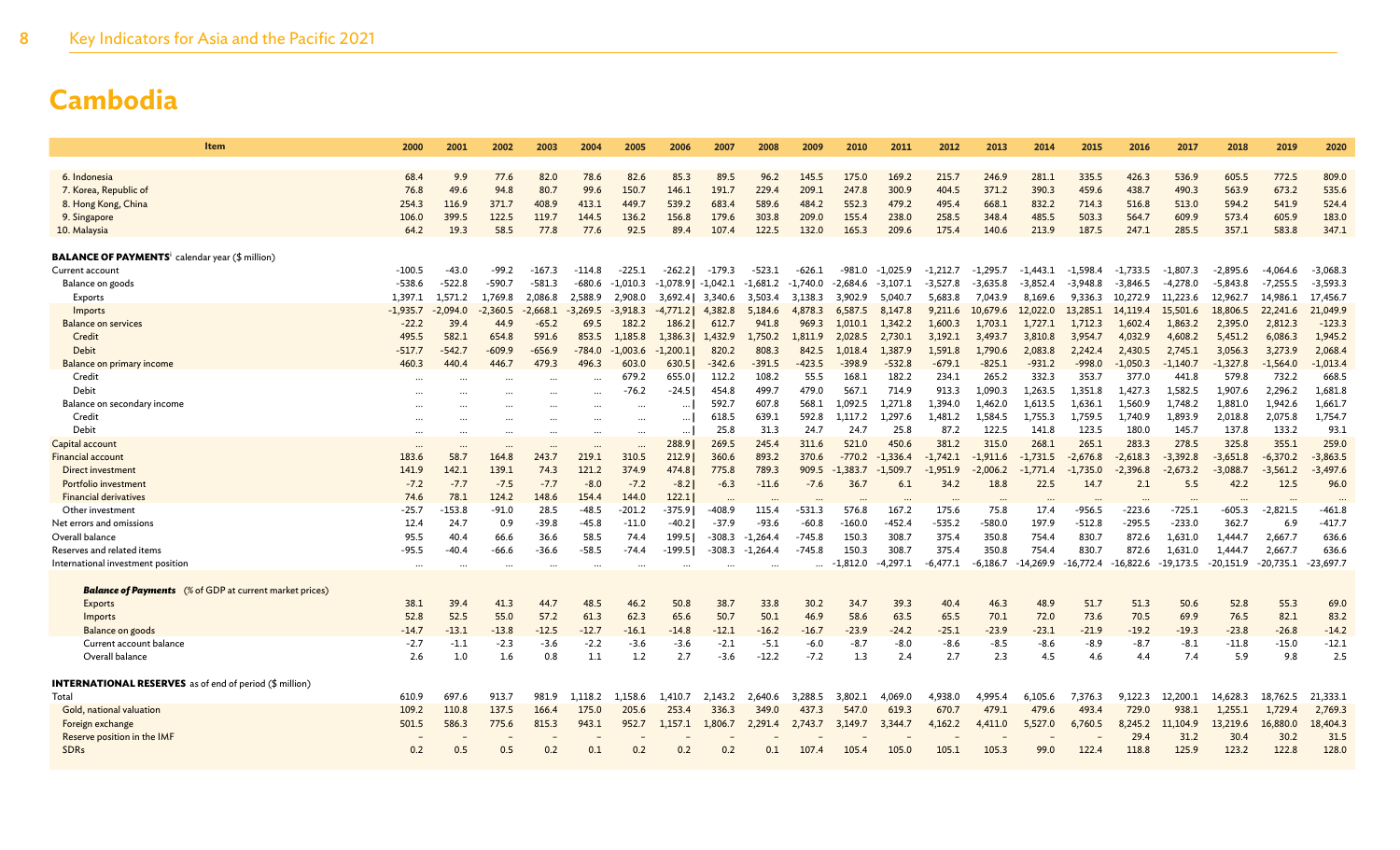| <b>Item</b>                                                 | 2000     | 2001     | 2002     | 2003     | 2004     | 2005     | 2006     | 2007              | 2008    | 2009    | 2010    | 2011    | 2012    | 2013    | 2014    | 2015    | 2016     | 2017     | 2018     | 2019     | 2020                     |
|-------------------------------------------------------------|----------|----------|----------|----------|----------|----------|----------|-------------------|---------|---------|---------|---------|---------|---------|---------|---------|----------|----------|----------|----------|--------------------------|
|                                                             |          |          |          |          |          |          |          |                   |         |         |         |         |         |         |         |         |          |          |          |          |                          |
| <b>EXCHANGE RATES (KR-\$)</b>                               |          |          |          |          |          |          |          |                   |         |         |         |         |         |         |         |         |          |          |          |          |                          |
| End of period                                               | 3,905.0  | 3.895.0  | 3.930.0  | 3.984.0  | 4.027.0  | 4.112.0  | 4,057.0  | 3,999.0           | 4,077.0 | 4,165.0 | 4,051.0 | 4,039.0 | 3,995.0 | 3,995.0 | 4.075.0 | 4,051.5 | 4.044.5  | 4.041.5  | 4,033.0  | 4,084.0  | 4,076.5                  |
| Average of period                                           | 3,840.8  | 3,916.3  | 3.912.1  | 3,973.3  | 4.016.3  |          | 4.103.3  | 4,056.2           | 4,054.2 | 4,139.3 | 4.184.9 | 4,058.5 | 4,033.0 | 4,027.3 | 4.037.5 | 4,067.8 | 4.058.7  | 4,050.6  | 4,051.2  | 4,061.1  | 4,092.8                  |
| <b>EXTERNAL INDEBTEDNESS</b> as of end of year (\$ million) |          |          |          |          |          |          |          |                   |         |         |         |         |         |         |         |         |          |          |          |          |                          |
| Total debt outstanding and disbursed                        | 2,108.3  | 2,178.8  | 2,391.3  | 2.681.7  | 2.887.8  | 2.931.3  | 3,022.0  | 2,237.3           | 2,640.0 | 3,294.6 | 3.999.3 | 4,646.2 | 6,736.1 | 7,605.9 | 8,305.6 | 9,423.8 | 10,048.5 | 11.414.3 | 13,522.2 | 15,318.2 |                          |
| Long-term debt                                              | 2,014.9  | 2.079.6  | 2.274.1  | 2,555.2  | 2,766.5  | 2,828.0  | 2.998.8  | 2,212.9           | 2,535.2 | 2,933.0 | 3,491.0 | 4.020.6 | 5,764.2 | 6,513.9 | 7,096.8 | 7,987.8 | 8,208.7  | 9,516.4  | 11,039.2 | 11,789.6 | $\cdots$                 |
| Public and publicly guaranteed                              | 2,014.9  | 2.079.6  | 2.274.1  | 2.555.2  | 2.766.5  | 2.828.0  | 2.998.8  | 2,212.9           | 2,535.2 | 2.738.6 | 3.048.8 | 3.453.5 | 4.274.3 | 4,801.0 | 5.240.2 | 5,625.8 | 5,820.4  | 6.565.8  | 6,983.7  | 7,550.6  | $\cdots$                 |
| Private nonguaranteed                                       | $\cdots$ | $\cdots$ | $\cdots$ | $\cdots$ | $\cdots$ | $\cdots$ | $\cdots$ | $\ddotsc$         |         | 194.4   | 442.2   | 567.1   | 1,489.9 | 1,712.9 | 1.856.6 | 2,362.0 | 2,388.3  | 2.950.6  | 4,055.5  | 4,239.0  | $\cdots$                 |
| Short-term debt                                             | 0.1      | 0.1      | 0.0      | 0.0      | 0.0      | 0.0      | 0.0      |                   | 81.0    | 230.0   | 379.0   | 496.7   | 842.9   | 962.7   | 1,087.2 | 1,319.8 | 1,727.0  | 1,778.4  | 2,366.3  | 3,412.5  | $\cdots$                 |
| Use of IMF credit                                           | 93.4     | 99.2     | 117.2    | 126.5    | 121.3    | 103.3    | 23.2     | 24.4              | 23.7    | 131.6   | 129.2   | 128.8   | 129.0   | 129.2   | 121.6   | 116.3   | 112.8    | 119.5    | 116.7    | 116.0    | $\cdots$                 |
| External debt (% of GNI)                                    | 59.7     | 56.7     | 58.4     | 59.8     | 56.4     | 48.8     | 43.4     | 26.9              | 26.6    | 33.1    | 37.3    | 38.0    | 50.6    | 52.2    | 52.5    | 55.6    | 53.5     | 54.9     | 59.0     | 60.0     | $\cdots$                 |
| Total long-term debt (% of total debt)                      | 95.6     | 95.4     | 95.1     | 95.3     | 95.8     | 96.5     | 99.2     | 98.9              | 96.0    | 89.0    | 87.3    | 86.5    | 85.6    | 85.6    | 85.4    | 84.8    | 81.7     | 83.4     | 81.6     | 77.0     | $\cdots$                 |
| Short-term debt (% of total debt)                           | 0.0      | 0.0      | 0.0      | 0.0      | 0.0      | 0.0      | 0.0      | $\qquad \qquad -$ | 3.1     | 7.0     | 9.5     | 10.7    | 12.5    | 12.7    | 13.1    | 14.0    | 17.2     | 15.6     | 17.5     | 22.3     | $\cdots$                 |
| Debt service (% of exports of goods and services)           | 0.7      | 0.9      | 0.8      | 0.9      | 0.8      | 0.7      | 0.6      | 0.6               | 0.8     | 1.0     | 1.1     | 4.0     | 6.0     | 5.7     | 5.4     | 5.1     | 5.1      | 6.2      | 6.7      | 6.9      |                          |
| Debt service transactions during the year                   |          |          |          |          |          |          |          |                   |         |         |         |         |         |         |         |         |          |          |          |          |                          |
| Principal repayments on long-term debt                      | $\cdots$ | 0.9      | 1.3      | 3.2      | 5.1      | 7.7      | 15.3     | 12.6              | 19.4    | 26.1    | 33.4    | 276.9   | 491.5   | 549.6   | 584.6   | 610.3   | 642.1    | 886.5    | 1,108.8  | 1,259.9  | 1,394.8                  |
| Interest on long-term debt                                  | 4.2      | 4.5      | 6.0      | 8.1      | 11.0     | 12.2     | 13.0     | 13.9              | 19.1    | 21.5    | 26.9    | 33.0    | 43.7    | 55.7    | 62.5    | 63.4    | 83.0     | 87.1     | 102.9    | 139.1    | 313.0                    |
| Interest on short-term debt                                 | $\cdots$ |          |          |          |          |          |          |                   | 3.1     | 1.6     | 4.6     | 11.4    | 12.1    | 12.2    | 13.4    | 17.4    | 30.1     | 40.7     | 67.1     | 113.5    | $\overline{\phantom{a}}$ |
| Average terms of new commitments                            |          |          |          |          |          |          |          |                   |         |         |         |         |         |         |         |         |          |          |          |          |                          |
| Interest rate (% per annum)                                 | 1.4      | 0.9      | 1.1      | 1.1      | 0.9      | 1.3      | 1.0      | 1.5               | 1.0     | 1.1     | 1.5     | 1.2     | 1.7     | 1.3     | 1.3     | 0.9     | 1,1      | 0.7      | 1.7      | 3.8      |                          |
| Maturity (years)                                            | 30.3     | 34.5     | 30.1     | 32.7     | 30.4     | 26.1     | 26.0     | 23.3              | 27.7    | 25.3    | 25.1    | 25.7    | 23.0    | 27.3    | 27.6    | 30.3    | 29.3     | 32.7     | 27.5     | 28.0     | $\cdots$                 |
| Grace period (years)                                        | 8.1      | 9.9      | 8.9      | 9.2      | 8.9      | 8.7      | 9.8      | 7.6               | 8.8     | 8.8     | 8.2     | 9.7     | 6.3     | 8.2     | 8.7     | 7.9     | 8.0      | 7.5      | 8.9      | 12.2     |                          |
| Grant element (%)                                           | 42.3     | 52.4     | 45.6     | 48.3     | 47.9     | 41.1     | 46.0     | 35.8              | 45.2    | 42.6    | 38.0    | 43.7    | 33.2    | 40.2    | 42.1    | 48.0    | 45.3     | 51.2     | 37.7     | 16.9     |                          |

... = data not available; | = marks break in the series; 0.0 = magnitude is less than half of unit employed; - = magnitude equals zero; \* = provisional, preliminary, estimate, budget figure; \$ = United States dollars; cif GDP = gross domestic product; GNI = gross national income; IMF = International Monetary Fund; km<sup>2</sup> = square kilometer; KR = riels; kWh = kilowatt-hour; NPISHs = nonprofit institutions serving households; SDRs = special dr

a For 2008, 2013, and 2019, figures are based on the Inter-Censal Population Survey of the Kingdom of Cambodia. For all other years, figures were estimated by the Government of Cambodia's National Institute of Statistics b

b Includes professional, scientific, and technical activities; administrative and support service activities; public administration and defense; compulsory social security; human health and social work activities; educatio and recreation; other service activities; activities of households as employers; undifferentiated goods- and services-producing activities of households for own use; and activities of extraterritorial organizations and bod

c Includes information and communication.

d Included in transportation and storage.

e Includes NPISHs.

f Value is estimated as the difference between GDP by industrial origin and the sum of household consumption expenditure and government consumption expenditure at current market prices.

g Includes information, other government agencies, and contingencies.

h For 2005 onward, the compilation methodology shifted from cif to fob.

i Due to the shift in 2007 from the IMF's Balance of Payments Manual (fifth edition) to the IMF's Balance of Payments and International Investment Position Manual (sixth edition), some transaction categories have changed.

#### **Sources:**

| Population |  |  |  | Government of Cambodia, National Institute of Statistics (NIS). Official communication, 11 June 2021; past communication. |
|------------|--|--|--|---------------------------------------------------------------------------------------------------------------------------|
|------------|--|--|--|---------------------------------------------------------------------------------------------------------------------------|

Urban population (% of total population) United Nations. World Urbanization Prospects: The 2018 Revision, Online Edition. https://population.un.org/wup/Download/ (accessed 12 April 2021).

Labor Force **NIS.** Official communication, 17 May 2020; past communication.